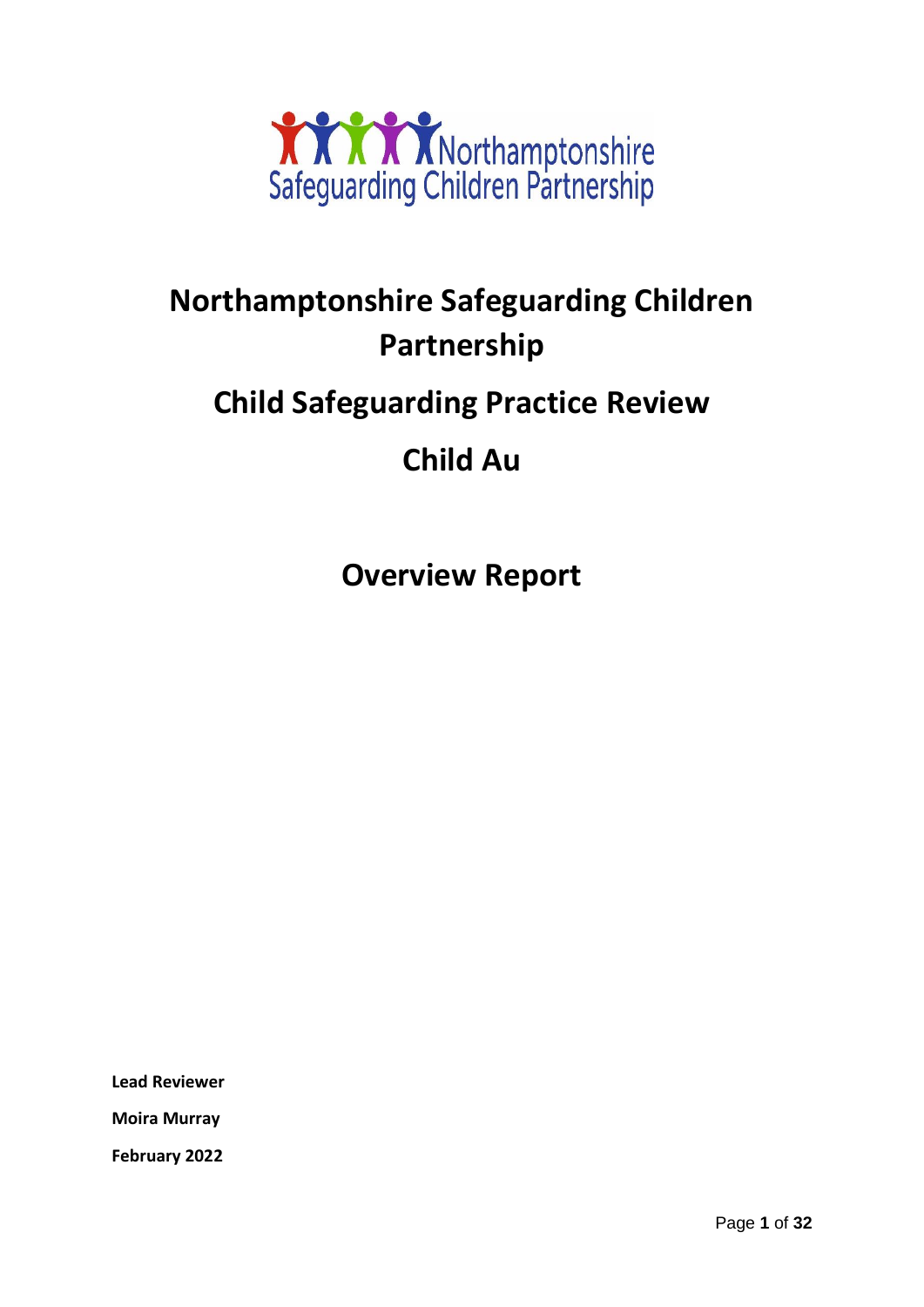| <b>Contents</b>                                                   | Page                    |
|-------------------------------------------------------------------|-------------------------|
| <b>Introduction</b>                                               | $\overline{\mathbf{3}}$ |
| <b>Terms of Reference, Methodology and</b><br><b>Scope</b>        | 3                       |
| <b>Timeline for the Review</b>                                    | 4                       |
| <b>Summary of Key Events</b>                                      | $4 - 12$                |
| The Voice of the Child: what was daily life<br>like for Child Au? | $12 - 14$               |
| <b>Key Themes and Analysis of Practice</b>                        | $14 - 24$               |
| <b>Findings and Lessons Learned</b>                               | $24 - 26$               |
| <b>Good Practice</b>                                              | 27                      |
| <b>Conclusion</b>                                                 | 27                      |
| <b>Recommendations</b>                                            | $27 - 29$               |
| <b>Appendix 1:</b>                                                | $29 - 32$               |
| <b>Terms of Reference</b>                                         |                         |
| <b>Methodology</b>                                                |                         |
| <b>Agencies involved</b><br><b>Lead Reviewer</b>                  |                         |
|                                                                   |                         |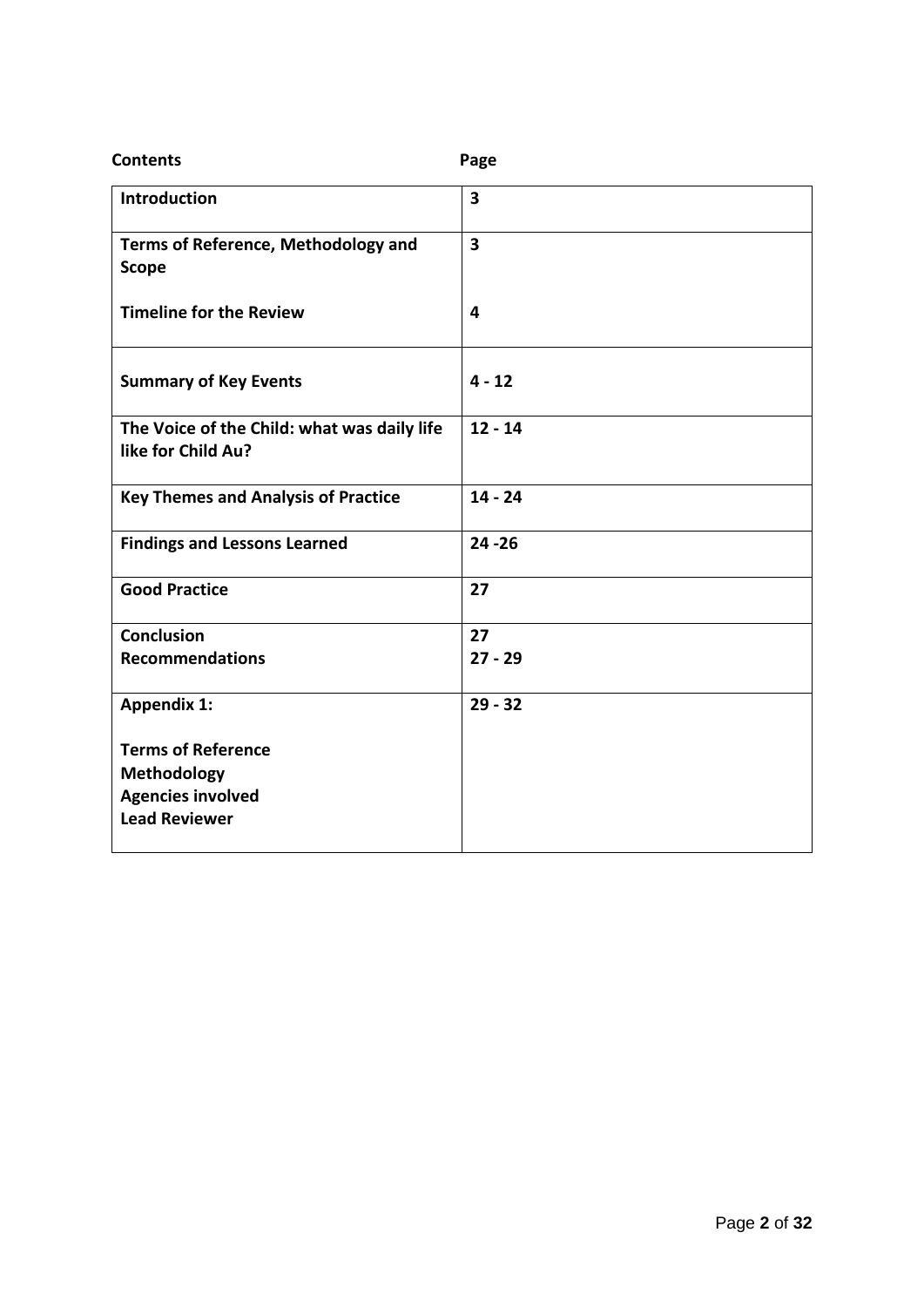## **1. Introduction**

## **Background to the review**

- 1.1.1 Child Au was born in August 2017. Within months of her birth, health professionals had been concerned about Child Au's weight loss, developmental delay, failure to thrive, not being brought to health appointments and a lack of attachment by Mother. It was not until September 2018, that a referral was made to the MASH by the Health Visitor about these concerns, and the case was allocated to a Social Worker for a Single Assessment to be undertaken. The outcome was that the family should be referred to the Early Help Team. However, the plan was not actioned and in December 2018, a further assessment was undertaken, which concluded that a Child in Need (CIN) Plan was appropriate.
- 1.1.2 Child Au was brought by her parents to Hospital 1 A&E Department on 8 January 2019 at 22:13 hours. She was 17 months old and presented with a fracture of the right humerus, which was treated as an injury of unknown origin. On arrival at the hospital Child Au's weight was recorded as 7.3kg. Given the concern about the injury she had sustained, a skeletal survey, CT scan and ophthalmic review was considered necessary. The skeletal survey revealed that Child Au had sustained five fractures, which were at different stages of healing.
- 1.1.3 Child Au was taken into Police Protection and the parents were arrested. The Local Authority instigated Care Proceedings and Child Au was placed with foster carers. Both parents have been convicted of causing injury to their daughter.
- 1.1.4 Given the involvement of agencies with the family prior to the serious incident resulting in Child Au's hospital admission, consideration was given by the Safeguarding Children Partnership as to whether the case met the criteria for a Child Safeguarding Practice Review under Working Together to Safeguard Children, 2018. It was decided on 27 June 2019 that the case met the criteria for such a review to be commissioned.

## **Terms of Reference, Methodology and Scope**

- 1.2.1 Full details of the terms of reference and methodology for the review can be found in Appendix 1, as can details of the agencies involved, and the Lead Reviewer. The Northamptonshire Safeguarding Children Partnership took the decision to use the Welsh methodology<sup>1</sup> for this review.
- 1.2.2 A multi-disciplinary Learning Event for practitioners was held on 11 February 2020. Twenty-four people were invited, and thirteen people attended. The event proved to be worthwhile, with practitioners engaging in helpful discussions and insightful suggestions for improvement of practice. However, the discussion would have benefitted if more practitioners had attended the event, including representatives from the Health Visiting Service, who may have been able to assist in answering some of the key questions arising from the review. The Lead Reviewer would

<sup>&</sup>lt;sup>1</sup> See Appendix 1 Terms of reference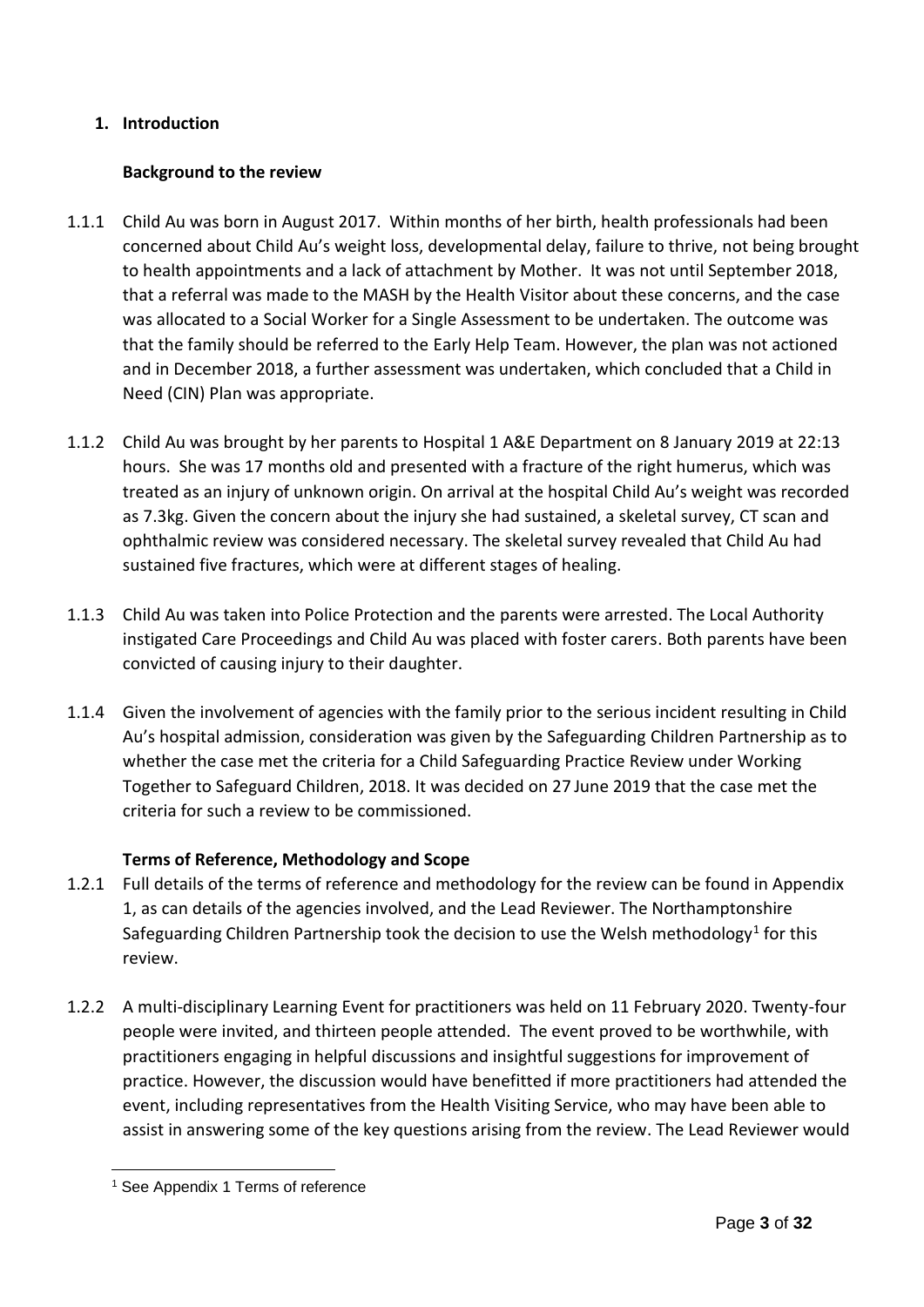like to thank all those who attended and the Safeguarding Children Partnership staff for arranging and facilitating the event. Discussions arising from the event have informed the learning and recommendations arising from this review.

1.2.3 **The time period for the review is from 1 January 2017 until 1 May 2019.** The period starts roughly from the date of Au's conception and continues to 1 May 2019. Child Au was made subject to a Child Protection Plan on 19 January 2019. The reason for the timeline extending beyond the period Child Au was placed in foster care is to allow the review to consider the potential long-term psychological impact on her well-being and the observed changes in her health and behaviour since being placed in foster care.

## 1.2.4 **The issues for consideration in the review are as follows**:

- The Voice of the Child
- What was a day like in the life of Child Au?
- Mother and Child Au's relationship
- Father and Child Au's relationship
- Mother and Father's relationship
- Agencies understanding of disguised compliance by parents
- Was neglect considered and if not, why not?
- Engagement of agencies with the family
- How was it possible that Child Au's injuries were missed?
- Mental health issues of the parents.

## **Involvement of family members in the review**

1.2.5 The family was informed that a Child Safeguarding Practice Review had been commissioned. However, because of the parallel criminal proceedings and the parents' subsequent conviction resulting in both receiving custodial sentences, no member of Child Au's family has yet been asked to contribute to the review.

## **2. Summary of Key Events:**

## **Parents Early History**

- 2.1.1 Little detailed information is available to the review about the background history of either of Child Au's parents. It is known that Mother was removed from her birth family and was a Looked After Child until she was adopted when she was six years old. Prior to becoming pregnant Mother was referred by the GP to Adult Mental Health Services in June 2016 with concerns around low mood, feelings of anger and self-harming behaviour. Mother was discharged from the service in October of that year and was signposted to the Wellbeing Team.
- 2.1.2 As a child, Father had been known to a local county's Children's Social Care and had been on a Child in Need plan. During his teenage years Father was known to have anger management issues.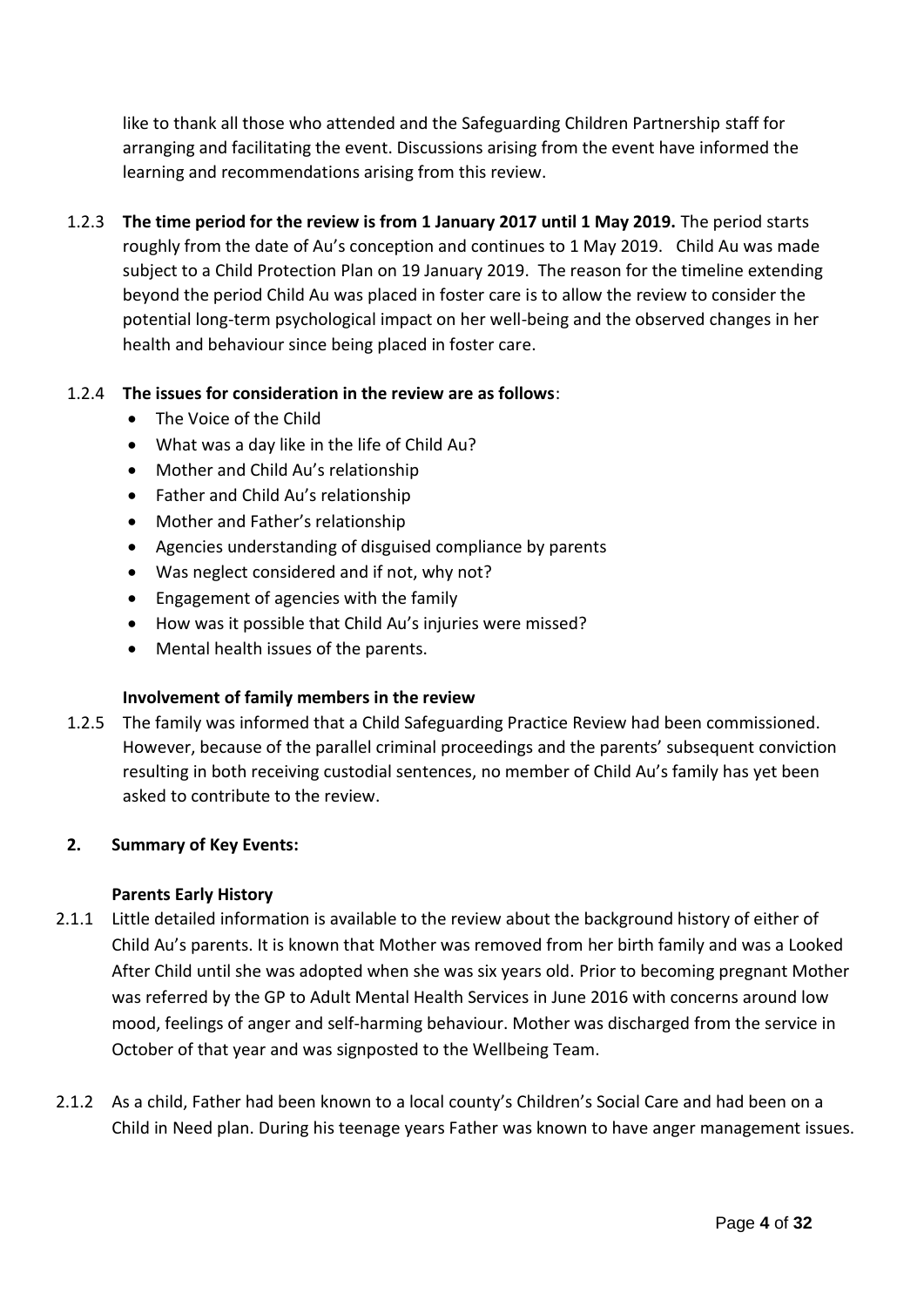## **Birth of Child Au**:

- 2.1.3 When Child Au was born, both parents were living in a neighbouring county. The delivery was normal, and she was a healthy baby.
- 2.1.4 The neighbouring county's Health Visiting Team assumed responsibility for Child Au and on making a home visit found the parents and baby living in a small room in a homeless hostel. The room was described as being cluttered with rubbish, and with little space to move around. The parents were considering moving in with Child Au's maternal grandparents who lived in Northamptonshire.
- 2.1.5 The Health Visitor noted that Father was '*doing a lot of the hands-on care, as he is more confident with Child Au. Mother reports not handling Child Au much and feels that Child Au prefers dad.*' A referral was made to VIG (Video Interactive Guidance) to support Mother to increase her confidence and feelings of attachment. It was also recorded that Mother had recently started taking anti-depressant medication.
- 2.1.6 At the end of August 2017, the Health Visitor learnt that the family had moved to Northamptonshire to live with Maternal Grandparents. On speaking to Mother on the telephone, the Health Visitor was told that Father was providing most of the care, although she had gained a little more confidence in handling Child Au. Mother told the Health Visitor that earlier that day she had seen some blood in Child Au's mouth. The Health Visitor strongly advised Mother to take Child Au to the GP and contacted the appropriate Northamptonshire Health Visiting Team to inform them of the family's arrival in the area, of her general concerns and of the need for Child Au to be seen by a GP.

**August 2017 – September 2018: Parents and Child Au living with Maternal Grandparents**

2.1.7 Health Visitor 1 (HV1) from Northamptonshire made a first visit to the family during the second week of September 2017. Mother said she thought Child Au had caught her tongue with her thumb nail, which may have been the reason for blood in her mouth but there had been no bleeding since. Mother explained that the Health Visitor in the neighbouring county had asked her to take Child Au to the GP, but Mother said she had phoned the GP rather than take her. HV1 asked the parents to take Child Au to the family's new GP to ensure that no restrictions to feeding had occurred. During the visit Mother did not handle the baby and her care was left to Father. Mother said she felt that Child Au preferred Father and when she returned to work, Father would care for Child Au. HV1 discussed Mother's experiences of being a Looked After Child and suggested she might like to consider a referral being made to NORPIP<sup>2</sup>. In the event Mother decided not to access the service, nor did the parents wish to consider attending a Children's Centre when this was suggested. It is not known whether Child Au was taken to the GP, as HV1 had asked.

<sup>2</sup> Northants Programme Supporting Parents on Attachment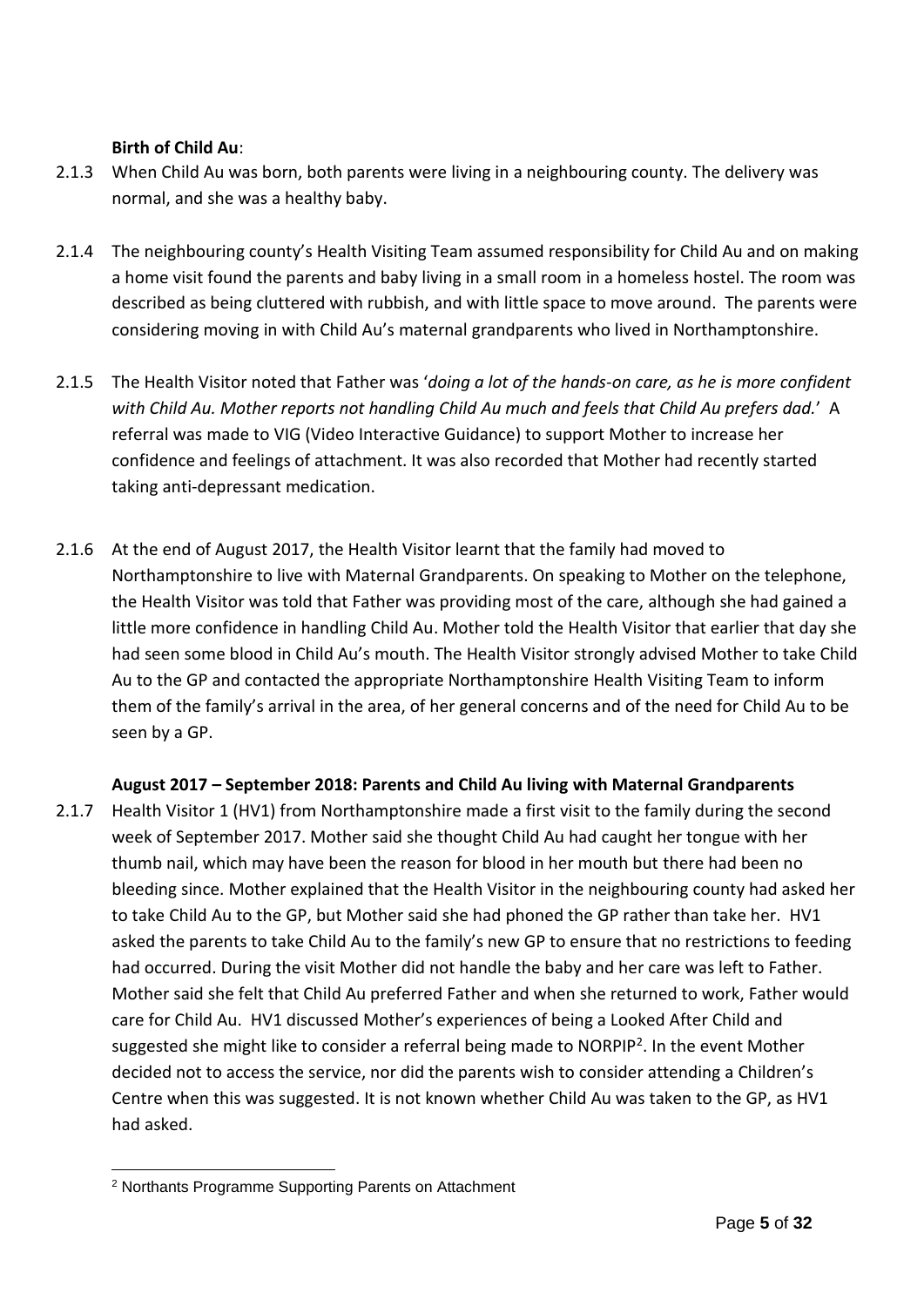- 2.1.8 HV1 assessed Child Au as being healthy and well-cared for and considered Universal Plus health visiting provision to be appropriate.
- 2.1.9 From the end of September to the beginning of December 2017, Child Au was seen three times by HV1, Community Nursery Nurse accompanied the Health Visitor. At Child Au's 6-week developmental check, good health, weight and development were recorded. Mother disclosed that she was having difficulty in responding to Child Au and continue to feel that she preferred Father. Mother stated that she hated it when Child Au cried, could not cope and often left her to cry in her cot alone. During a home visit at the end of September 2017, HV1 attempted to explore Mother's childhood and attachment. Apart from Mother saying that she was adopted at the age of 6, Mother refused to expand further. From information contained in the Serious Incident Report prepared by Northamptonshire Healthcare NHS Foundation Trust, HV1 described Mother as *"directive….and 'a very hard and strong person', possibly in response to her childhood experiences that the Health Visitor knew nothing about."<sup>3</sup>*
- 2.1.10 It is apparent from information contained in the Serious Incident Report, which was sent to the Lead Reviewer in December 2020, (despite previous requests for it to be shared with the review) that serious concerns were noted about Mother's attachment to Child Au, her apparent domination of Father and her refusal to comfort Child Au when she was crying and distressed but refused to allow anyone else to go to her. This was manifest when HV1 and the Community Nursery Nurse visited the family in late October 2017. On arrival Mother was downstairs and Father was not at home. Child Au could be heard crying behind the closed bedroom door. Mother explained that *"Child Au had been upstairs for a short while and she leaves her to cry because she eventually cries herself to sleep. The Community Nursery Nurse explained that Child Au was likely to stop crying through exhaustion rather than settle and that this was not good for her. Mum disagreed, she refused to go and fetch her when the Health Visitor and Community Nursery Nurse asked her to and said if she goes in the room to see her Child Au will begin crying again. Mum said Child Au didn't like her and she prefers her dad."* Father returned home towards the end of the visit and immediately went to Child Au, who was still distressed and crying, and fetched her downstairs. Child Au responded to him straight away and settled.
- 2.1.11 In October 2017, HV1 discussed with the GP her concerns about Mother's mental health and lack of attachment to her baby. Mother was prescribed anti-depressants. HV1 had attempted to discuss her mental health with Mother, but she remained reluctant to engage. By December 2017, Child Au had put on weight, but her growth centile was dropping.

<sup>3</sup> SIR, NHFT dated 27/01/2022, page 14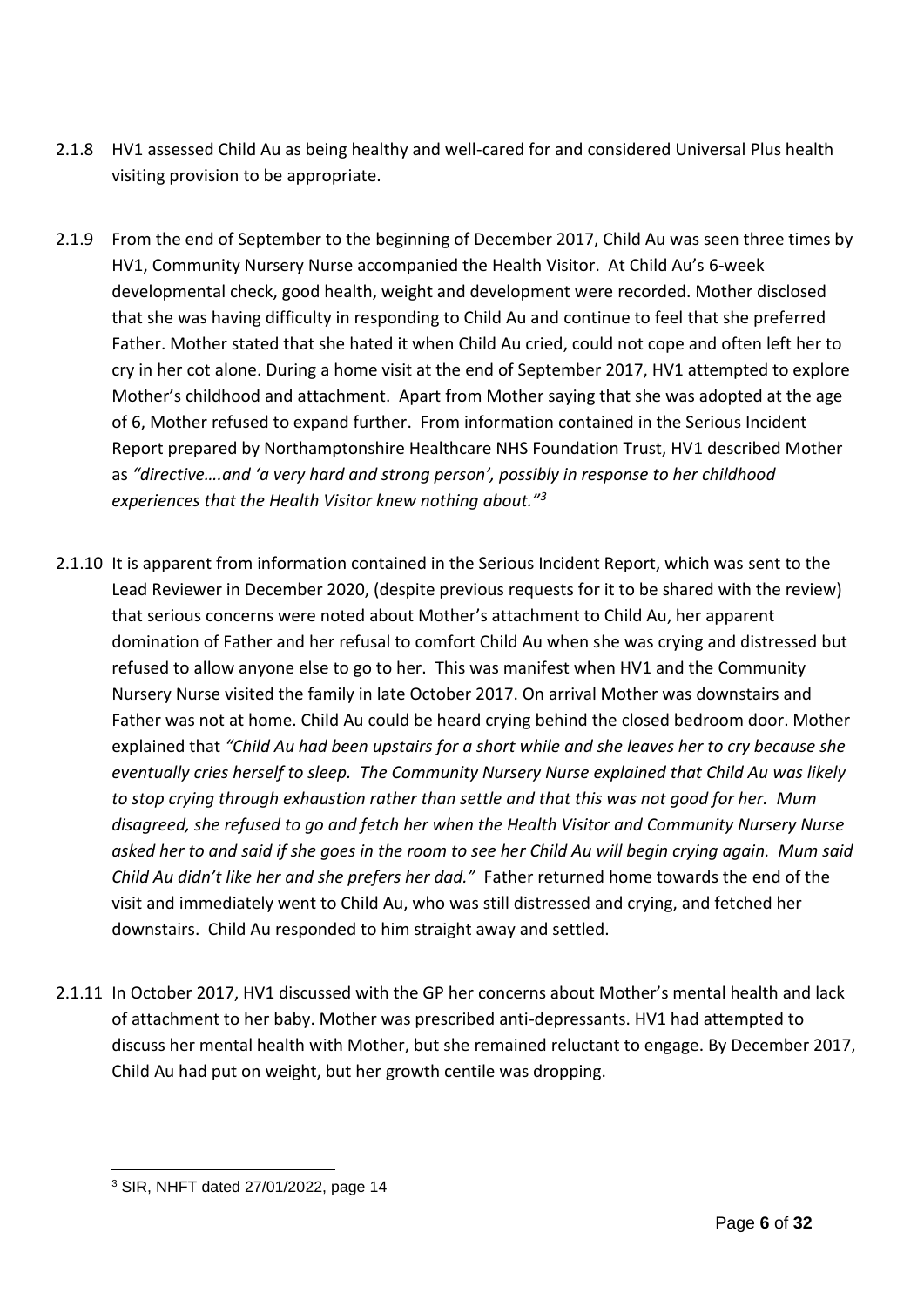- 2.1.12 In early January 2018 Child Au was brought to a Health Day Clinic, accompanied by Mother and Maternal Grandmother. Mother had a blackeye, which she said was caused whilst playfighting with Father. Child Au's growth was now on the 9<sup>th</sup> Centile. The information was shared with HV1.
- 2.1.13 A week after being seen at the clinic, the GP and the Practice Nurse raised their concern about Child Au, with the Community Nursery Nurse, when she was seen in the immunisation clinic. The concerns were about the lack of attachment by Mother to Child Au and Mother not responding to Child Au when she cried. The information was passed to HV1.
- 2.1.14 Child Au was not seen by HV1 for seven weeks when a home visit was undertaken in mid-March. Child Au was 7 months old. Her weight was now back on the 25<sup>th</sup> centile, however she was noted to be quiet, with no response to being put back in her cot whilst wide awake. Mother would not commit to bringing Child Au for her 8-month development review.
- 2.1.15 Following this visit, HV1 accessed safeguarding supervision within the Health Visiting Team. It was agreed to offer the parents an Early Help Assessment, for a Graded Care Profile to be completed and for Child Au's development review to take place at home.
- 2.1.16 Towards the end of March 2018, Mother requested a change of Health Visitor. The request was agreed. It was decided that two Health Visitors should undertake Child Au's 8-month check and a review of whether a MASH referral was required would take place once HV2, who would be responsible for the family, returned from annual leave.

## **Child Au's 8-month developmental check:**

- 2.1.17 Took place in mid-April 2018, with HV2 and HV3 in attendance, by which time Mother had returned to work. It was noted that Child Au had nappy rash, her diet mainly consisted of milk, and her hands were enclosed in her baby grow. Child Au scored low in all areas of development. Child Au did not attend any baby groups and rarely left the house, other than an occasional walk and visit to the paternal grandparents.
- 2.1.18 The outcome of the visit was to offer the parents a referral to Homestart<sup>4</sup> and to encourage Child Au's development with activities provided by the Health Visitors. Concerns arising from the visit were discussed by HV2 and HV3 during safeguarding supervision and it was decided that a further visit should be made in a month's time to assess Child Au's development and social skills. The Graded Care Profile required completion and a referral needed to be made to the GP and

<sup>4</sup> Home-Start is a local community network of trained volunteers and expert support helping families with young children through their challenging times.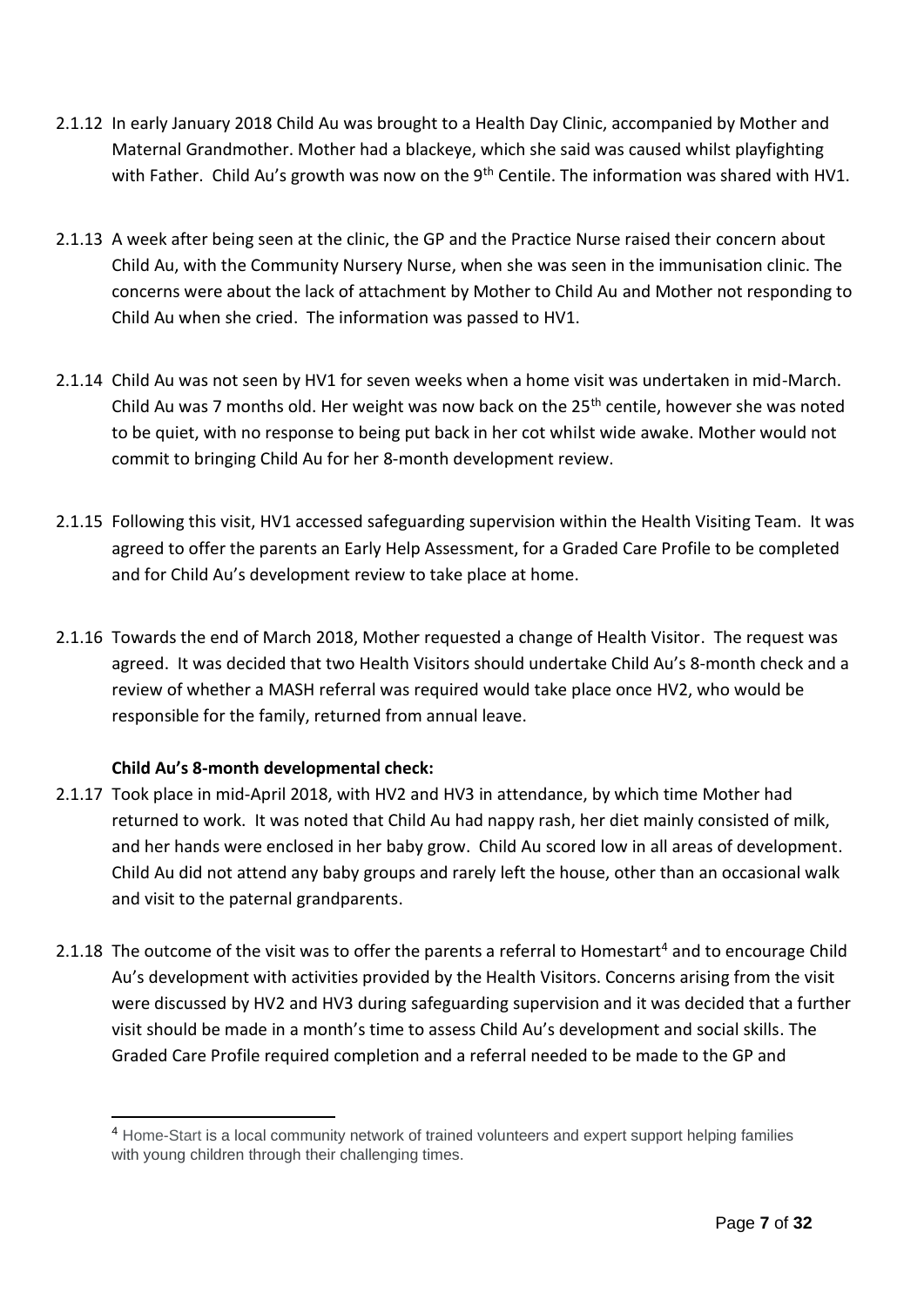paediatrician. If there was no improvement, then consideration would be given to making a referral to Children's Social Care.

## **Concerns continue about Child Au's weight**

- 2.1.19 The next visit at the beginning of May 2018 was undertaken by HV2 and HV3. Child Au's weight had slightly decreased. Child Au was not seen again by HV2 until mid-July, ten weeks after her last visit to the family. Concerns continued about Child Au's development and Mother reluctantly agreed to keep an appointment with the GP when it was decided that a referral to a paediatrician was necessary.
- 2.1.20 By the time of Child Au's first birthday, her weight was below the 9<sup>th</sup> Centile and her development was recorded at 6 – 8 months. The Community Nursery Nurse offered the parents support with skills and strategies around improving Child Au's development, but this was declined. Mother informed HV2 that the family was moving to independent accommodation away from Maternal Grandparents.
- 2.1.21 At the beginning of September 2018 HV2 visited the family. Child Au's weight had dropped to the 0.4 Centile. Two days after the visit, the parents took Child Au to the pre-arranged GP appointment and a referral was made to the Consultant Community Paediatrician for failure to thrive and developmental delay. The referral was accepted, however, the Consultant Community Paediatrician asked for the referring GP to make a referral to acute paediatrics for failure to thrive and said that consideration needed to be given to making a MASH referral as there were clear concerns about neglect. Child Au was seen by the Consultant Community Paediatrician on 22 October 2018 (see paragraph 4.2.13).
- 2.1.22 On 26 September 2018, following the request of the Consultant Community Paediatrician, HV2 sought advice as to the best way forward for Child Au to be seen as soon as possible by acute paediatrics. HV2 was told to contact the Acute Paediatrician on call that day, who advised that a safeguarding referral needed to be completed as soon as possible, highlighting the significant concerns about Child Au's weight loss, which should ensure that she was seen urgently<sup>5</sup>. HV2 made a referral to MASH that day. The completed Graded Care Profile was included in the referral.
- 2.1.23 After making the referral, HV2 visited the family home. Both parents and Maternal Grandmother were present. Child Au was upstairs in her cot and when brought downstairs, she looked pale, very frail and cried intermittently, and when she sat up did not attempt to move. Her weight had

<sup>&</sup>lt;sup>5</sup> The Acute Paediatrician was suggesting that a same or next day Child Protection medical would be the quickest way for Child Au to be seen by a paediatrician. This would need to be requested by a Social Worker undertaking a Section 47 investigation.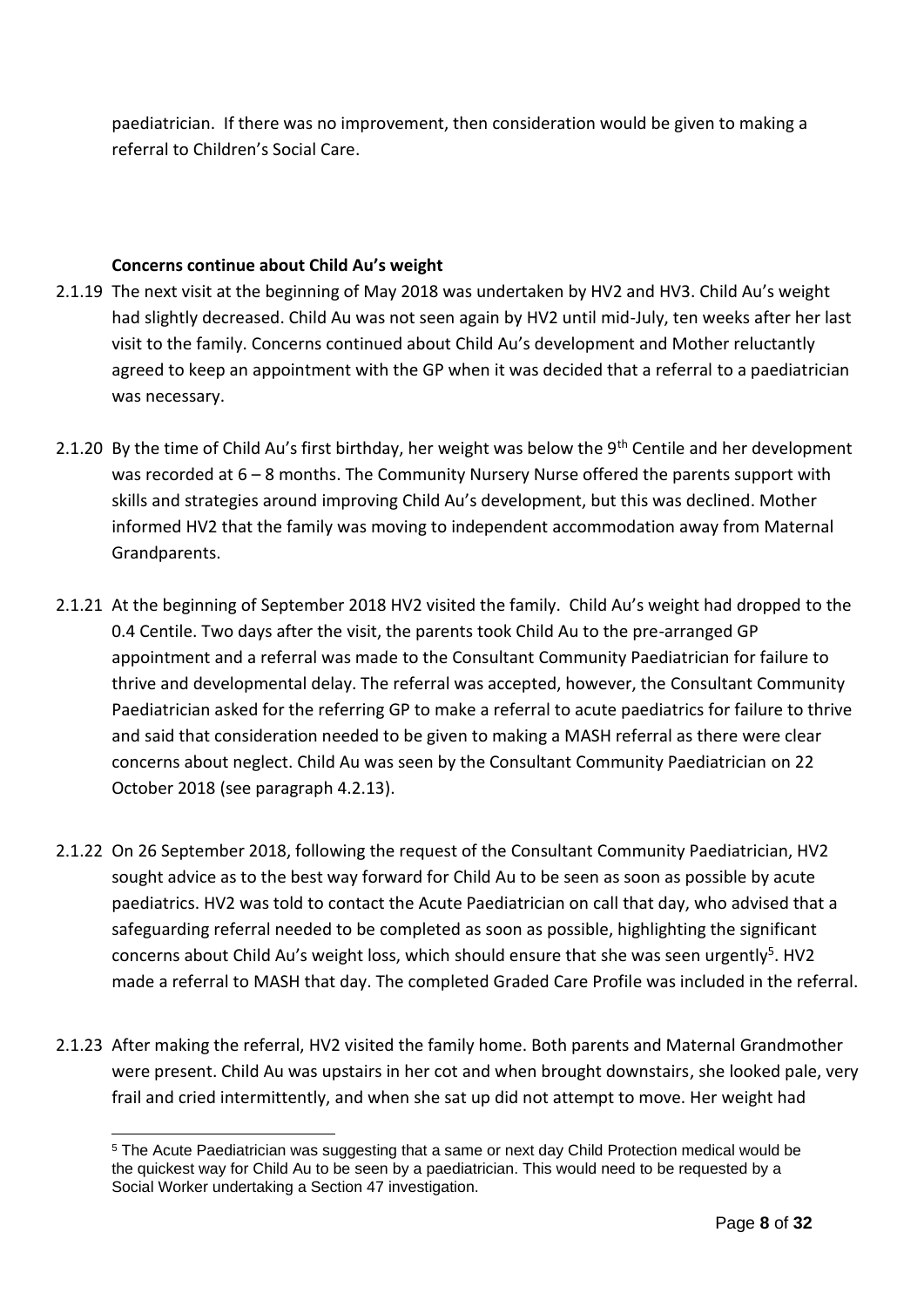dropped by 0.5kg and she remained on 0.4 Centile. Support with parenting was again offered but was refused. During the visit, the parents confirmed that they were about to move to their own accommodation, within Northamptonshire and HV2 contact the appropriate Health Visiting Team to inform them about the move. HV2 also contacted the Community Paediatrician to expedite the referral.

- 2.1.24 On receipt of the safeguarding referral from HV2, a decision was made that the case should be transferred to the First Response Team. A Social Worker would visit the family to undertake an assessment. When SW1 visited the family both parents and Maternal Grandfather were present. Child Au was now 13 months old and was noted to be clean and wearing a top suitable for an infant of 3 months old. Mother said she was upset that a referral to Children's Social Care had been made without her knowledge. Mother maintained that she did not need any additional support, as she could access this at any time from both Maternal and Paternal Grandparents. During the visit, Child Au was noted to have a good attachment with Father, but she was unable to stand when Mother tried to encourage her.
- 2.1.25 The outcome of the visit was for a Single Assessment to be initiated. When Police undertook preliminary inquiries concerning the parents, as part of the assessment process, it was discovered that in 2016, the local county's Police had received information concerning Father's online contact with a 12-year-old girl. Father was then 19 years old, and a Single Agency Assessment had been undertaken by local county's Children's Social Care at the time. Northamptonshire Police was not aware of this information when the family moved from the neighbouring county. However, there was no follow up by Northamptonshire Police with the local county's Police, once this information became known in October 2018.

## **The Parents move to their own accommodation and Single Assessment begins**

- 2.1.26 HV4 visited the family in early October 2018, as they were now living in her area. Concerns about Child Au's weight and development continued. Mother was working and Father had care of Child Au. At the beginning of October 2018, SW1 left the First Response Team, and the case was reallocated to SW2 to commence the Single Assessment. SW2 did not make contact with the family until the end of October. By this stage Child Au had not been seen for a month by a social worker. HV4, who was now responsible for the case attempted to contact SW2 to ascertain what was happening with the assessment.
- 2.1.27 Child Au was seen by an Acute Paediatric Registrar in Clinic on 11 October 2018, where concerns were noted about faltering growth, developmental delay, and a number of domains. There were also concerns about 'facial features' which could possibly suggest a developmental syndrome. Blood tests were arranged to investigate growth and nutrition concerns, including genetic abnormality. The Consultant Community Paediatrician left a message for HV4 on 26 October 2018, asking her to visit Child Au as soon as possible as he had concerns about under stimulation.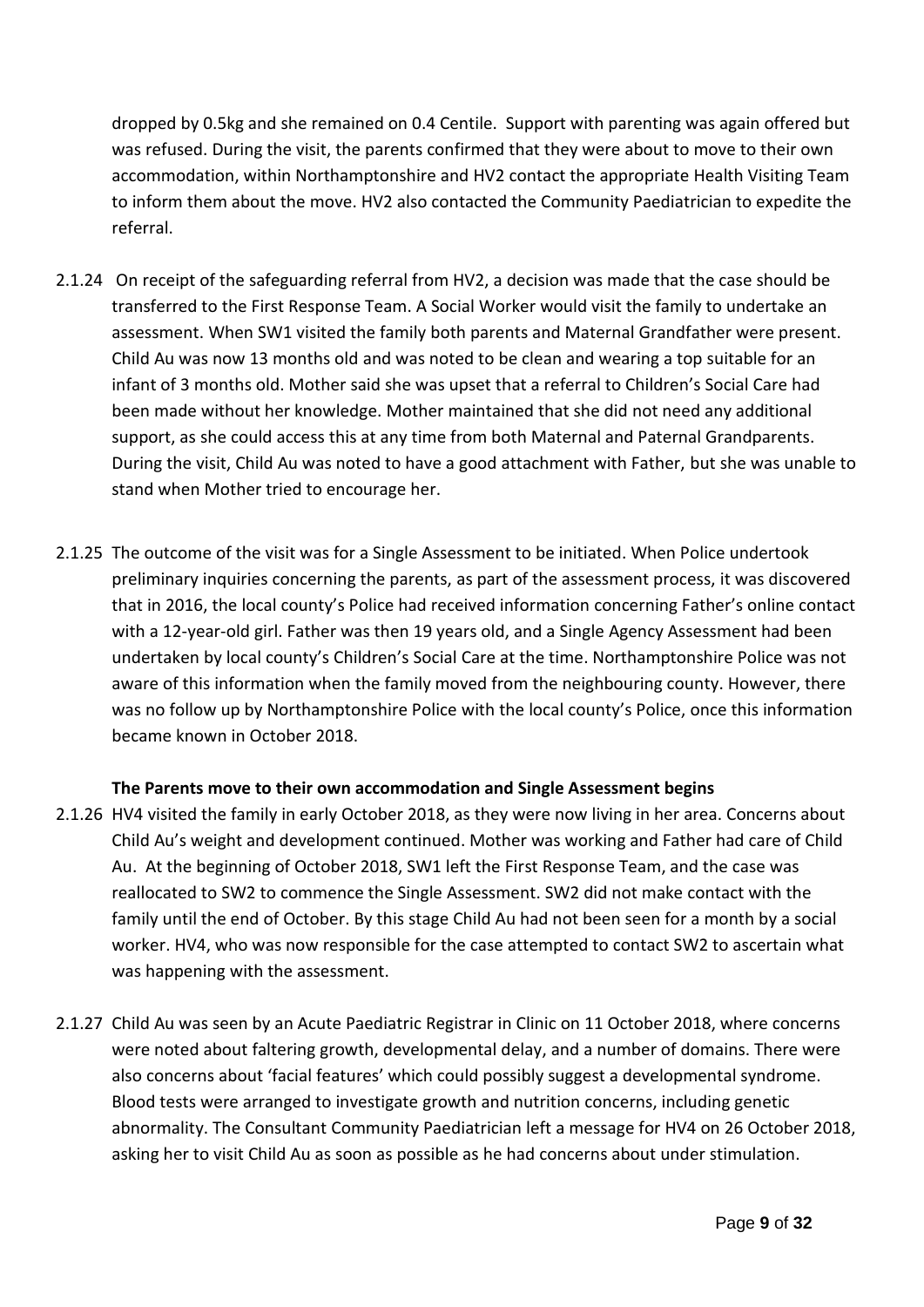- 2.1.28 Three days after the message from the Consultant Community Paediatrician to HV, Child Au's parents informed SW2 during a home visit to their new home that they had attended two paediatric appointments and there were no concerns about Child Au's development. They said that Child Au was eating well and gaining weight. Child Au was seen to be interacting with her parents and her bedroom was seen, and no concerns raised.
- 2.1.29 HV4 visited the family in early November. Child Au was upstairs in her cot. On being weighed, Child Au remained on 0.4 Centile and had lost weight. Father was caring for Child Au as Mother was working. It was not until the end of November 2018 during a joint visit with HV4 that SW2 saw Child Au for the second time, as part of the Single Assessment process. Child Au's weight remained static on the 0.4 Centile. The parents reported that they did not know whether Child Au slept all night as often they found her lying awake, not crying in her cot. There were few toys in evidence and the parents explained that they could not afford to buy them. The parents reiterated that they had attended two appointments with the Paediatrician and had been told there were no concerns about Child Au's development. Child Au was referred to a dietitian but was not brought to the appointment, nor was she brought to a follow up appointment with the Acute Paediatrician on 22 November 2018.
- 2.1.30 HV4 saw Child Au again at the beginning of December 2018. On arrival at 10.30am Child Au was in her cot. Father made Child Au breakfast. On being weighed Child Au's weight had dropped, she was still on the 0.4 Centile. Following this visit, HV4 contacted the Team Manager, First Response to raise her concerns about Child Au's welfare. The Team Manager informed her that the Single Assessment was still ongoing, with the likely outcome being that Child Au would be made subject to a CIN Plan.
- 2.1.31 Child Au was brought to an appointment at the acute paediatric clinic on 13 December 2018. Just days prior to the appointment, the parents had taken Child Au for blood tests which they had been requested to do two months earlier in October. When Child AU was seen in Clinic, by the Paediatric Registrar, very significant concerns emerged about her failure to gain weight, and she was described as passive and lethargic. Although clean, Child Au was not dressed in warm clothes. The blood tests indicated iron deficiency, probably nutritional and if she did not gain weight, there was a plan to admit Child Au to hospital at her next review appointment in three or four weeks' time. The Paediatric Registrar asked for this information to be relayed to HV4.
- 2.1.32 When the Single Assessment was completed, SW2 recommended that the case be stepped down from Tier 4 to Tier 3 and referred to Early Help. The Single Assessment referred to a report from the Consultant Community Paediatrician, which stated that '*Child Au is well cared for, developmentally behind but is able to sit, has parachute reflexes and will weight bear gently when holding Mother's hand. Described as very quiet in clinic but no hearing difficulties noted…..parents would benefit from attending local community family groups.'* On receipt of the assessment, the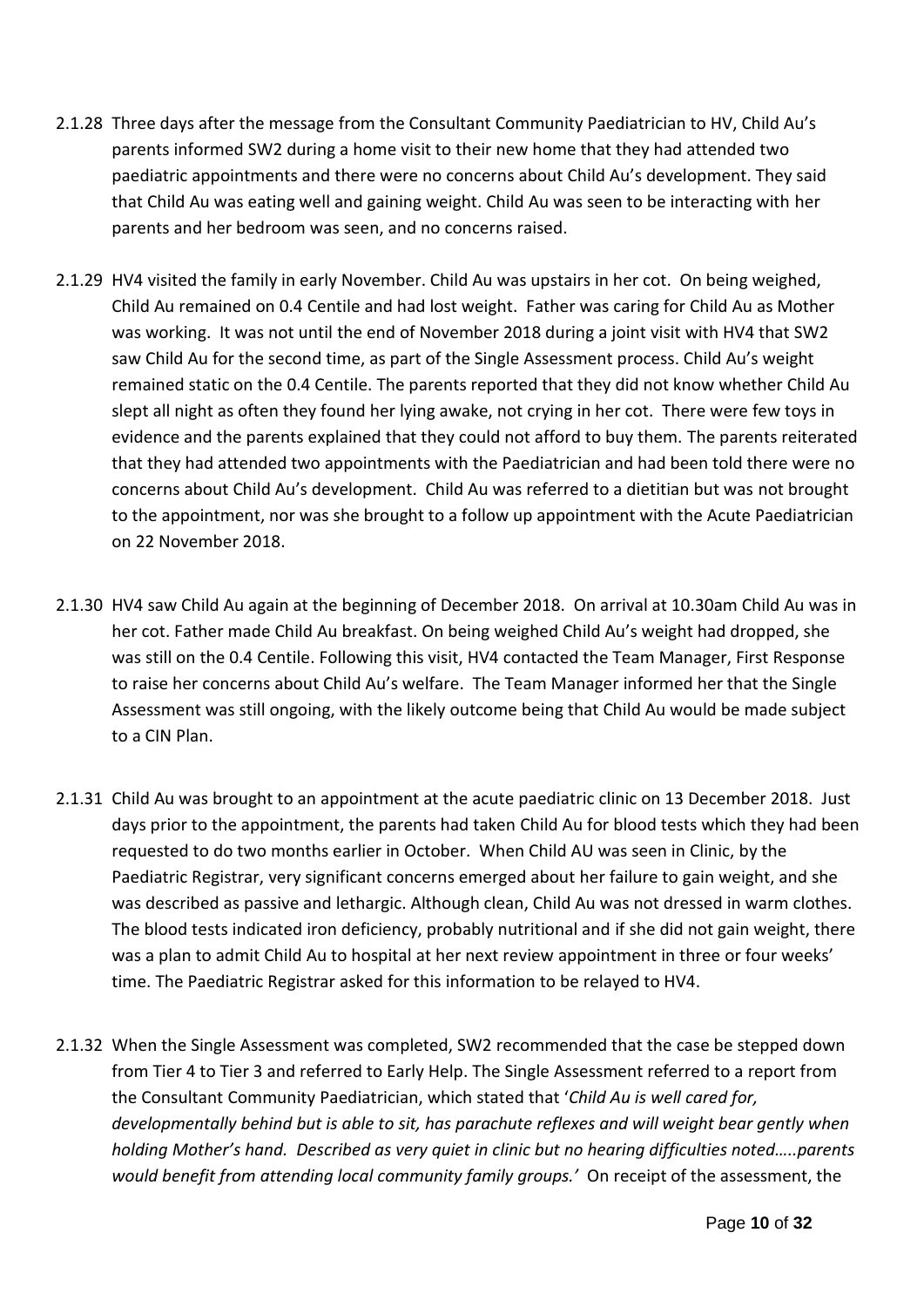Team Manager realised that SW2 had left the department. Because the assessment had taken so long to complete and SW2 was no longer in the employment of the Local Authority, the Team Manager decided that the case should be re-allocated for another assessment to be undertaken.

#### **Second Single Assessment**

2.1.33 SW3 was allocated to undertake a second assessment.

#### **Concerns raised by Housing**

- 2.1.34 SW3 received a telephone call four days before Christmas in December 2018 from a Housing Tenancy Support Officer. He explained that following a visit to the family home by a contractor, concerns had been reported that Child Au had been seen in her cot, with her arms taped up with electrical wire. There were dirty nappies and mouldy jars of empty baby food lying around. Following this report, the Housing Tenancy Support Officer and a colleague had undertaken an unannounced visit to the family home. They were shown around the accommodation and saw Child Au upstairs in her cot. The Housing Tenancy Support Officer reported that the mattress was bare, with no sheets or blankets. Child Au was wearing a baby romper suit with the arms 'taped up'. When asked why this was, Father stated that Child Au '*scratches herself'*.
- 2.1.35 SW3 agreed to visit the family, however, this did not take place until the day after the referral from the Housing Provider. At this time, Child Au had not been seen by a Social Worker for almost two months. When SW3 visited the home, Mother was described as hostile and unaccommodating. SW3 found no food in the cupboards for Child Au, no toys visible and no bedding on her cot, which Mother explained by saying it was in the wash. Child Au was described as being 'subdued'. Mother confirmed that during the night, Child Au had slept on a bare cot mattress with no bedding or covers. The issue of Child Au's arms being 'taped up' was seemingly not discussed.
- 2.1.36 Following the visit, the First Response Team Manager decided that the case was one of Child in Need, with the parents needing parenting support. The Housing Provider was informed of the decision, which resulted in the Housing Team Leader contacting SW3 to express her concerns that Child Au would be left with her parents over the Christmas period. SW3 stated that the parents had been given clear instructions on what was needed to change immediately to ensure Child Au's safety.

#### **Non-accidental Injury to Child Au**

2.1.37 At the beginning of January 2019, SW3 informed HV4 of the plan to transfer the case to the Children in Need Team. SW3 also explained that she had telephoned Father on 8 January 2019, a Tuesday, to arrange a visit to the family. Father told SW3 that Child Au had a swollen arm, which the parents noticed on Saturday, 5 January, but was not sure how this had happened. SW3 advised him to take Child Au to the GP immediately. When SW3 informed HV4 about the injury, she arranged an appointment for Child Au to see the GP that day. The parents kept the appointment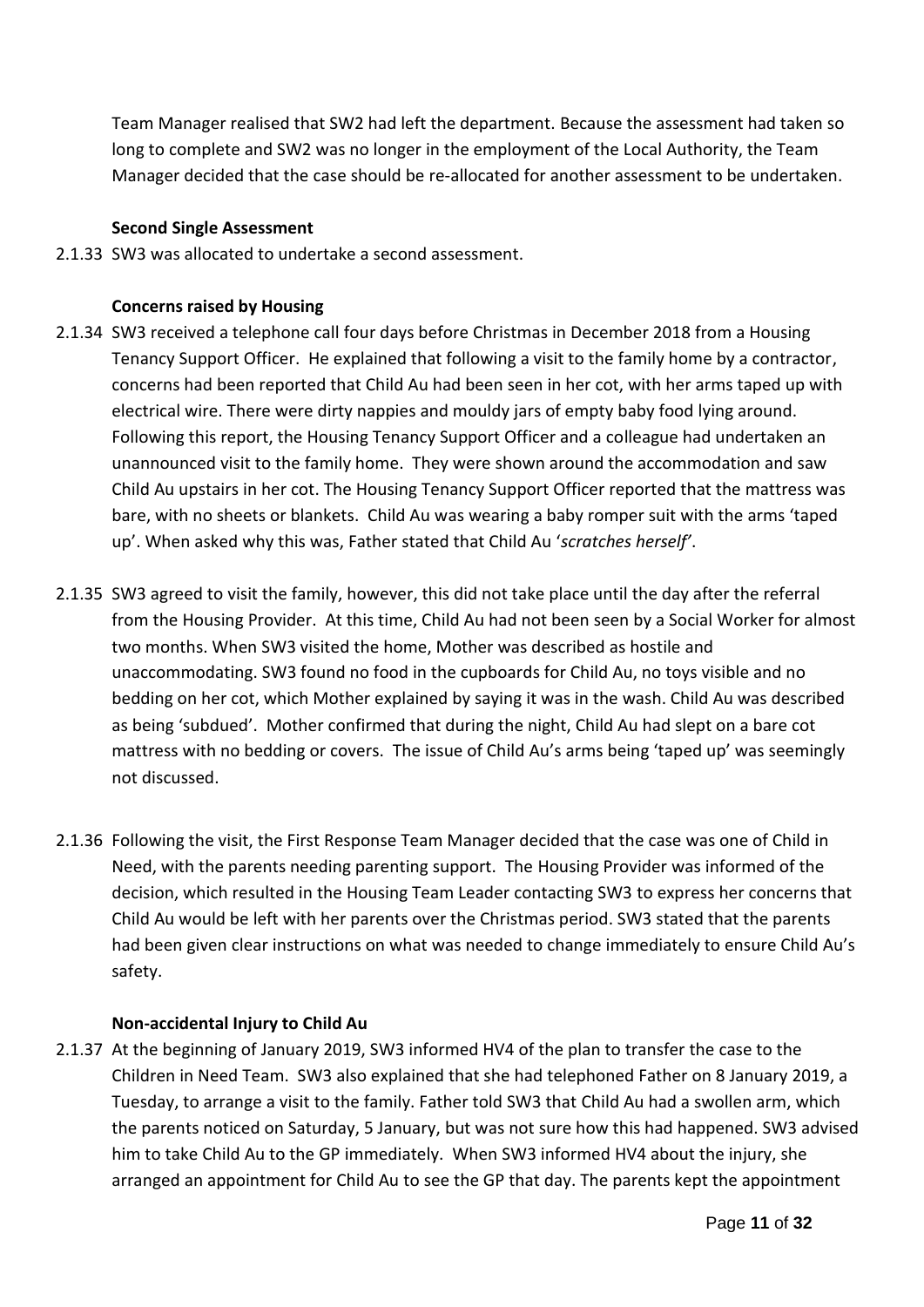and were advised to take Child Au to A&E immediately. Mother said this was not possible as she had no petrol and would go the next day.

- 2.1.38 Child Au was taken to A&E on the evening of 8 January 2019 at 22:13. On arrival she was X-rayed and found to have a fracture to her left arm, which required surgery. In addition, Child had bruising on her left intra orbital area, lower back spot/bruising and nappy rash. A full skeletal survey, CT scan, and ophthalmic review were undertaken. Child Au's weight was 7.3 kg (1 stone 2lbs). She was then aged 17 months. NB when aged 8 months Child Au's weight was 6.9kgs (1 stone 1lb).
- 2.1.39 The skeletal survey revealed five further fractures all at different stages of healing.
- 2.1.40 Child Au was taken into Police Protection and a Strategy Discussion was held on 10 January 2019. Two doctors and the Safeguarding Nurse tried to call into the meeting, but despite being left on hold for almost 40 minutes failed to be connected and were unable to contribute to the discussion. After the meeting the Local Authority applied for an Emergency Protection Order, and care proceedings were later instigated.

## **Placement**

2.1.41 After surgery on her elbow, Child Au left hospital and was placed with foster carers. Since being in the foster placement Child Au gained weight and made progress developmentally. She was having regular contact with both parents and grandparents; however, she was observed to be especially distressed after contact with Mother and contact with Mother ceased. Both parents are currently serving terms of imprisonment for the injuries caused to Child Au

## **3. The Voice of the Child: what was daily life like for Child Au?**

- 3.1.1 Child Au was born at 42 weeks in hospital in the neighbouring county by normal delivery and is of White British ethnicity. She was a healthy baby, who weighed 3 kilograms at birth and was on the 25<sup>th</sup> Centile. For most of the first year of her life Child Au lived with her parents in the home of her Maternal Grandparents. During this time, she was visited regularly by the Health Visiting Service.
- 3.1.2 There is little information known to the review as to what interaction the Maternal Grandparents had with their granddaughter. Maternal Grandmother told the Health Visitor that she used to read to Child Au every night from when she was a very young baby. Maternal Grandfather bought some toys for Child Au and wanted to buy some bedding for her but was told not to do so by Mother. Whether the Maternal Grandparents were intimidated by Mother is unclear. Whether the fractures which were inflicted on Child Au occurred whilst she was living in the home of her Maternal Grandparents is not known to the review. However, it is evident that her continued weight loss, limited developmental progress and being left in her cot for long periods were part of Child Au's everyday lived experience whilst in her Maternal Grandparents home.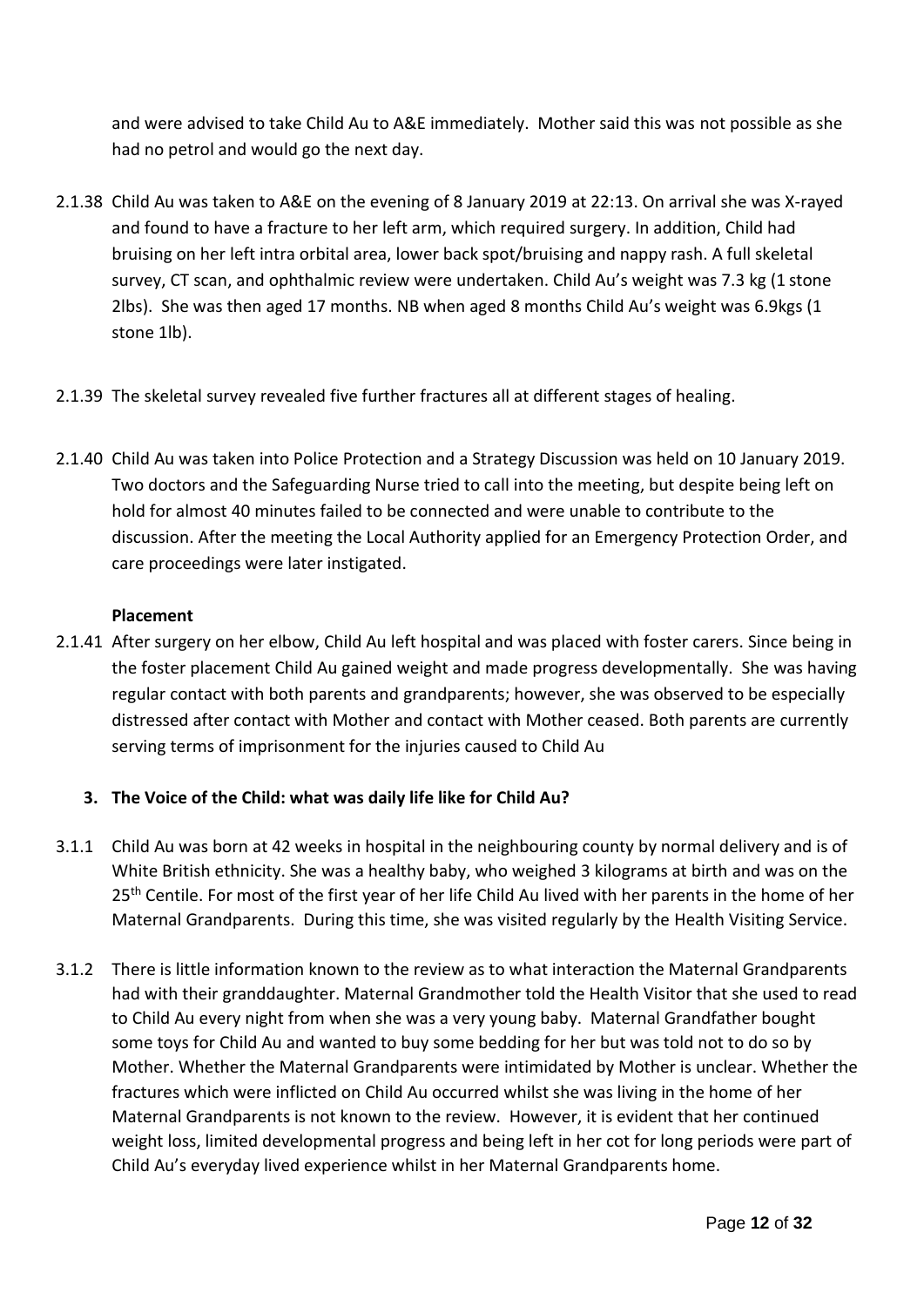- 3.1.3 Within weeks of her birth concerns were being documented by health professionals about Mother's lack of attachment to Child Au, as well as an injury resulting in bleeding from her mouth. Mother stated she believed this was caused as a result of Child Au scratching her tongue whilst sucking her thumb, but there is no evidence to support this, nor is there any indication that Child Au was seen at the time by a medical practitioner.
- 3.1.4 For the first six weeks of her life, Child Au's weight remained stable and on the 25<sup>th</sup> Centile. However, her weight fluctuated during the time she was in the care of her parents. It was evident that there was greater interaction between Child Au and her father than with her mother. It was Father who fed, changed, and generally cared for Child Au. On numerous occasions Mother was documented as being unwilling to hold or pick up Child Au and notably requested that Father and HV1 should not speak or interact with the baby.
- 3.1.5 The lack of Mother's attachment with Child Au became of increasing concern to the GP when she was five months old and brought for her vaccination injections in January 2018. It was from this time onwards that Child Au's weight began to plateau and dip, until her weight decreased to such an extent that it was recorded as being below the  $1<sup>st</sup>$  Centile.
- 3.1.6 The information documented in Child Au's health records indicate that her weight had fallen dramatically from the time of her birth to when she was brought for her vaccinations in January 2018. When her weight became an ongoing concern, Health Visitors involved with Child Au consistently raised the issue with the parents, as to whether she was being appropriately fed and offered dietary advice. It is known that Child Au was given formula milk for much of her first year, with little if any solid food to supplement her diet. The blood tests in December 2018, confirmed that Child Au was suffering from iron deficiency, which was likely to be nutritional. On the one occasion when HV4 saw Child Au being fed, Father was feeding her from a plastic ice cream tub containing four Weetabix, and she immediately expressed her concern that this was inappropriate.
- 3.1.7 Child Au spent lengthy periods of time alone lying in her cot, with no stimulation. She was left to cry for long periods before being attended to, seemingly for hours in a dirty nappy. It can be surmised that Child Au learned that there was little if any point in crying, as illustrated by her not indicating any discomfort when her nappy was dirty and her parents admitting that they found her awake during the night, lying silently in her cot. Health professionals noted that she presented as sad, watchful, and frozen. The foster mother noted that Child Au had learned to shed silent tears.
- 3.1.8 It is apparent that Child Au was not dressed appropriately for cold weather, as recorded when she was seen by the Acute Consultant Paediatrician in November 2018. Child Au was seen lying on a bare mattress in a cot with no bedding in December 2018. It is likely that she was often cold. Indeed, when SW3 visited the family home just before Christmas, Child Au was seen wearing a baby grow, no socks, her skin was mottled, and she was shivering.
- 3.1.9 Child Au barely left the house, except on the rare occasion when she visited her Paternal Grandparents. Her parents did not take her to baby and toddler groups or to the Children's Centre,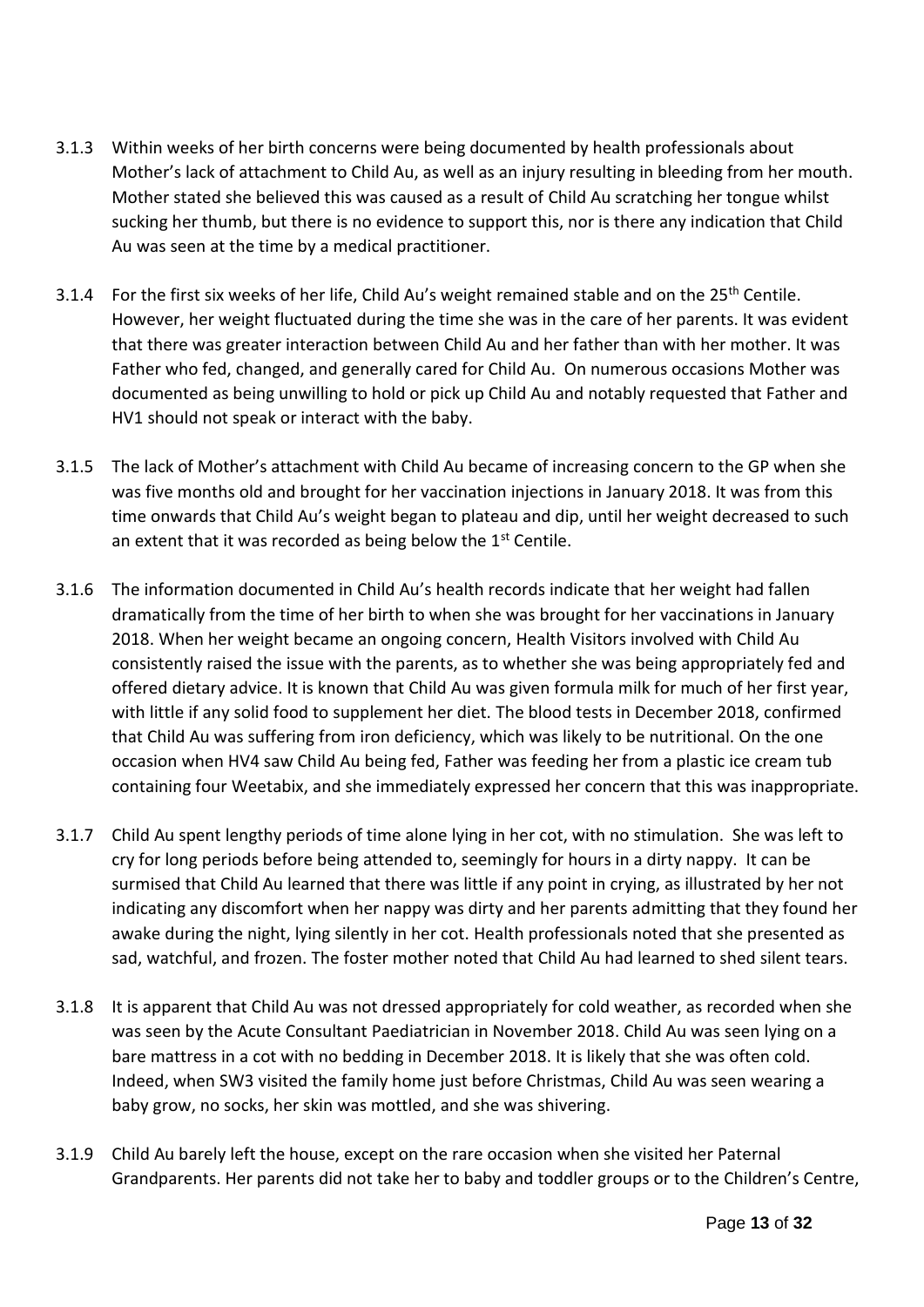thus Child Au had no opportunity to interact or socialise with other children. When Health Visitors and other people visiting the house tried to interact with Child Au, she was described as presenting a blank expression.

- 3.1.10 Whilst living in her Maternal Grandparents home, Child Au's environment was described as clean, warm and comfortable. Once the parents moved to their own accommodation the situation deteriorated with the home being described at times as dirty, cluttered with dog biscuits and dog toys on the floor, but no evidence of toys for Child Au.
- 3.1.11 By the age of 15 months Child Au could sit but could not pull herself up or stand. On her admission to hospital in January 2019, when she was 17 months old, a skeletal survey discovered that two of the five old fractures Child Au had acquired were to her fibula and tibia, which were on opposite limbs, but both situated around the knee joint area. Whilst the date of these injuries is not known to the review, given that the five fractures were found to be at different stages of healing, the question has to be asked as to whether the reason Child Au was not pulling herself up, standing or walking was because she had suffered two broken legs.
- 3.1.12 It is of concern that although Child Au's parents were told by the GP to take their daughter to hospital immediately, they delayed doing so for several hours arriving at A&E at 22:13. Father told SW3 that the parents had noticed Child Au's arm was swollen three days prior to taking her to the GP. Child Au must have been in pain before she received any form of medical treatment, given the severity of this injury, in addition to the extensive injuries she had previously endured.
- 3.1.13 The home environment in which Child Au spent the first 17 months of her life can be described as one of chronic neglect, fear, under stimulation, discomfort, loneliness and physical harm. Child Au was placed with caring foster parents with whom she was able to feel safe. On arrival, she would not drink fluids, would not indicate that her nappy was dirty and was very afraid of having a bath. There were also indications that Child Au experienced an adverse reaction after contact with Mother. Child Au has made good progress, has gained weight and is smiling, babbling and beginning to talk. There are however indications that due to her early life experiences Child Au has suffered developmental delay and is receiving services to assist with her additional special needs.

## **4. Key themes and analysis of practice**

## **Experience of Childhood and the Importance of Brain Development**

4.1.1 Little information is available to the review concerning Mother's childhood experience. The same can be said of Father. In Mother's case, it is known that she was removed from her birth family when she was a year old and was a Looked After Child, until she was adopted at the age of six. The nurturing and quality of parental care Mother received during the most important years of her childhood development are not known. Research has shown that *"of all that brain science has taught us over the last 30 years, one of the clearest findings is that early brain development is*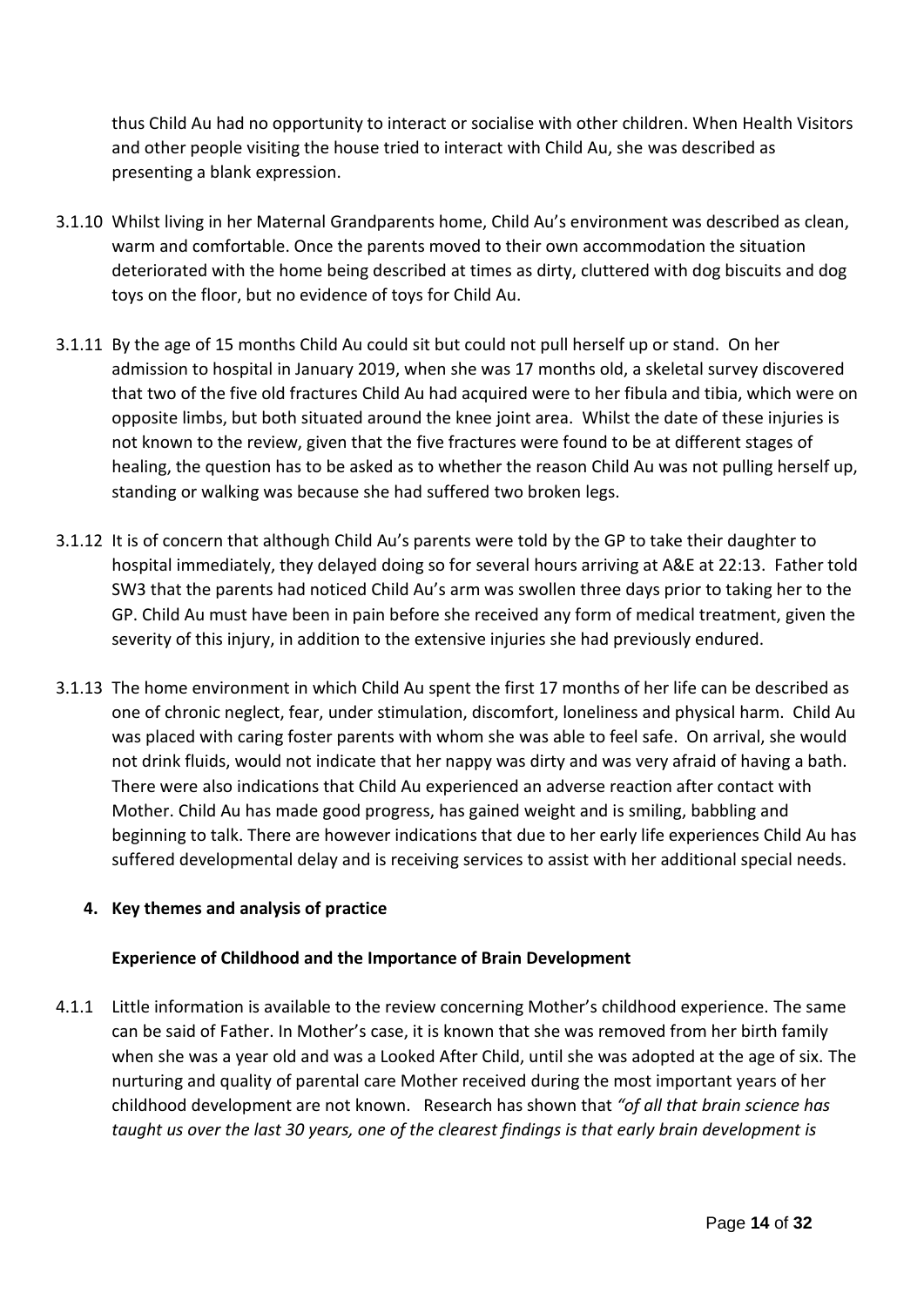*directly influenced by babies' day-to-day interactions with their caregivers". <sup>6</sup>* The vast majority of professionals who saw Mother with Child Au expressed concerns about her interaction with her daughter. Mother's lack of attachment to Child Au may have reflected her own early experiences of childhood and inconsistent parenting prior to her adoption.

- 4.1.2 Mother's apparent hostility towards Child Au, as illustrated by comments she made in the presence of health care professionals and her reluctance to engage in the basic care needs of her baby, would seem to indicate that her own infant and early childhood experience may not have been positive. When considering Mother's responses to Child Au, together with her difficulties with depression and mental health, it is important to note the following:
- 4.1.3 *"Based on the feedback babies receive from early exchanges, they direct attachment behaviours toward developing secure relationships with their primary caregivers. Research has shown that this attachment-seeking fits with the finding that during the first two years of brain development, emotional wiring is the dominant activity. The brain builds crucial structures and pathways of emotional functioning that serve as the base for attachment, future emotional and social activity, and the language and intellectual development that will follow (Schore 2000). In this earliest stage, babies start using messages from caregivers to develop perceptions of the extent to which they are loved. Infants then use these perceptions to create an initial working model for how to engage with others. Thus, the care babies receive during these early exchanges directly affects the quality of attachment they form with their caregivers and influences the emotional stance they will take in interactions with others." 7*
- 4.1.4 The above findings may offer some understanding as to the reasons why, given her own early childhood experiences, Mother was seemingly unable to engage with or recognise the needs of her baby.
- 4.1.5 Given that some of Mother's childhood history and mental health issues were known when she was pregnant, a referral to Perinatal Mental Health Services for assessment could have provided an opportunity to explore the potential risk of harm to unborn Child Au. The review has been informed that there is a general concern that not all practitioners in Health and Children's Social Care are confident to recognise and respond to emotional and developmental neglect as a result of maternal mental health issues, and particularly that they may not understand the level of urgency required to ensure that a baby's long-term development is not impaired. The review has been informed that the Perinatal Mental Health Team are available for consultation to health visitors and midwives and would have been able to advise in this case. The Team regularly sees women for assessment whose background includes childhood abuse and trauma, being in care and being adopted. Whilst most cases do not meet the criteria for ongoing treatment by the Perinatal Mental Health Team, an assessment can be made, which would highlight areas of concern for health visitors and their post-natal involvement with mothers and children.

<sup>6</sup> https://www.naeyc.org/resources/pubs/yc/may2017/caring-relationships-heart-early-braindevelopment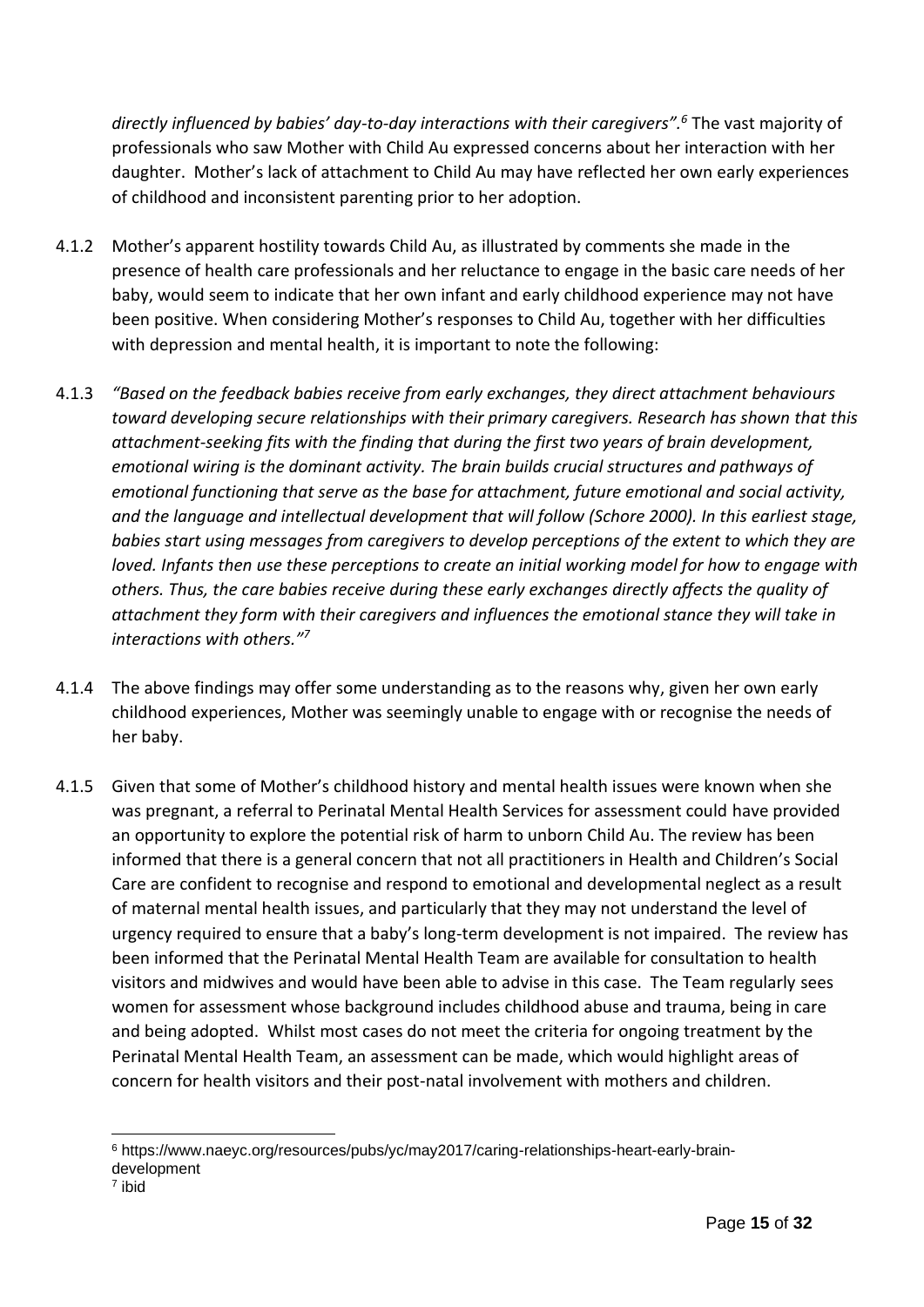4.1.6 Not seeking a Perinatal Mental Health Assessment of Mother was a missed opportunity, and as the following section of this report illustrates, concerns about the care of Child Au quickly became apparent within weeks of her birth when the Health Visitor made her first visit.

## **The importance of identifying neglect in babies**

- 4.2.1 Although initially no safeguarding issues were identified at the time of Child Au's birth, it quickly became apparent to the Health Visitor in the neighbouring county that there were concerns about Mother's attachment to her baby, the conditions in which the family lived whilst homeless and the reported injury to Child Au's mouth when she was a few weeks old.
- 4.2.2 Weeks later, when the family moved to Northamptonshire in August 2017, they lived with Maternal Grandparents and HV1 made her first visit within required timescales. It was decided that the 0-19 Universal Health Visiting Service was appropriate. At the time of Child Au's six-week check towards the end of September 2017, she had a good weight and nothing of concern was recorded about her development. However, at this time, there were continued concerns about Mother's attachment to Child Au. It was noted that she had no physical contact with her baby and appeared detached. Mother was also known to have a history of anxiety and depression.
- 4.2.3 At this point it was decided to offer Universal Plus Health Visiting and the parents agreed to a Community Nursery Nurse accompanying HV1 on her next visit. Such a service is offered: '*to identify vulnerable families, provide, deliver and co-ordinate evidence-based packages of additional care, including maternal mental health & wellbeing, parenting issues, families at risk of poor outcomes.<sup>8</sup> '* This level of health visiting requires provision of an increased number of visits to ensure a child's health and well-being. However, the number of visits is not designated.
- 4.2.4 From the age of six weeks onwards, concerns about the care offered to Child Au and her developmental progress featured in all of the visits undertaken to the family home and when she was seen at GP appointments. Lack of engagement by Mother in Child Au's care became an ongoing issue each time HV1 visited. During some visits Child Au was heard crying alone in her cot. Mother refused to go to her, leaving Father to comfort her. Child Au's weight began to rapidly decline when she was 3 months old and although there were times when it did increase, by the time she was admitted to hospital in January 2019, it was off the Centile scale, registering at 0.4, where it had been for many months. Although there were periods when Child Au's weight increased and then decreased, her growth plateaued and remained at the 0.4 centile for many months before her removal from her parents'care.
- 4.2.5 All health visitors involved with the family offered Mother and Father advice on feeding, stimulating, socialising, and providing appropriate care to their child, however, none of this advice was followed by the parents. When she was 7 months old, it was recorded that Child Au was not

<sup>&</sup>lt;sup>8</sup> <https://www.england.nhs.uk/wp-content/uploads/2014/03/hv-serv-spec.pdf>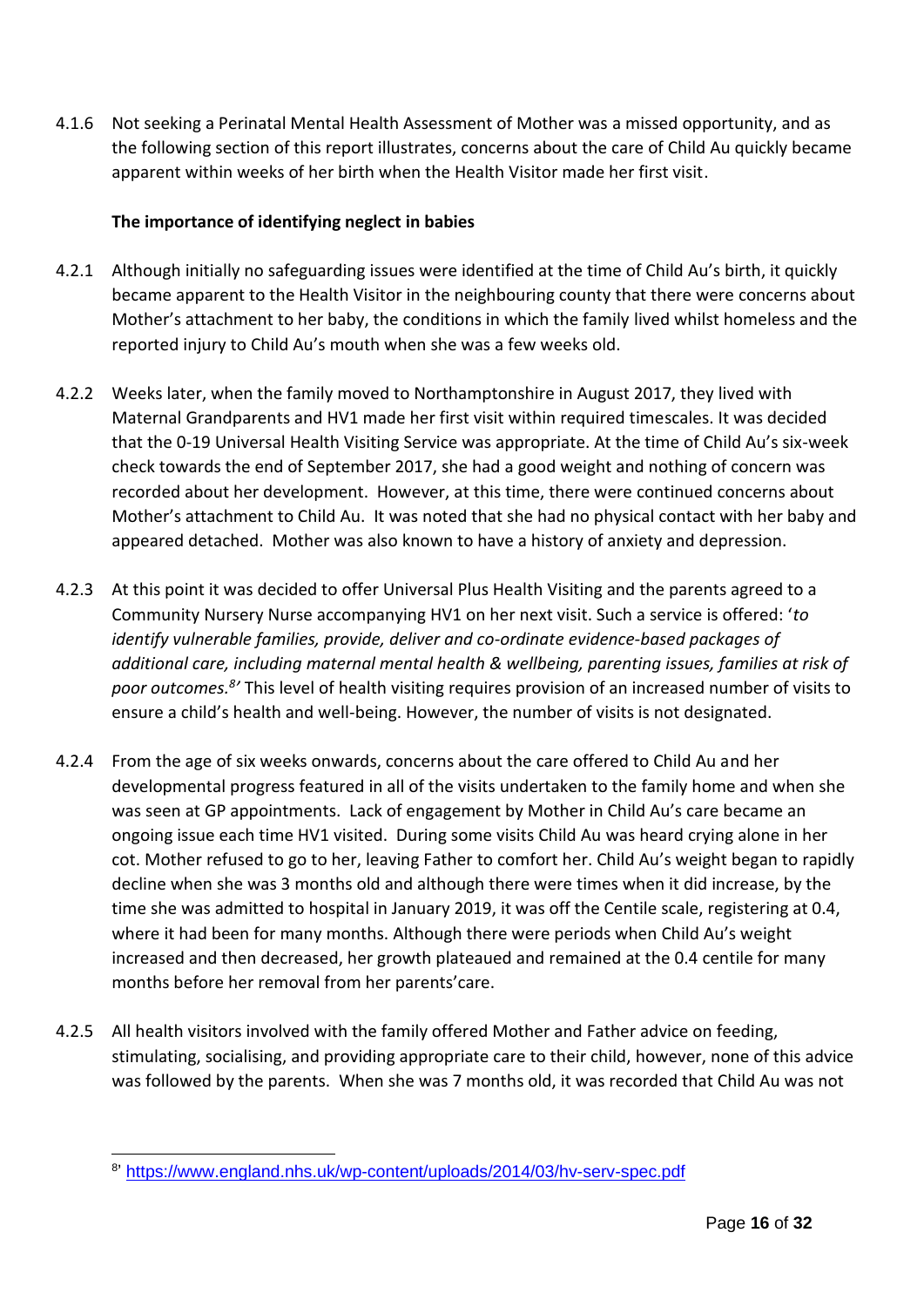being fed solids, with Mother stating that '*she had no interest in food'*. Advice offered by health professionals on the importance of providing the right nutrition for Child Au was not implemented.

- 4.2.6 Safeguarding concerns were discussed by HV1 during supervision and the chronic neglect which Child Au was being subjected was to some extent recognised. This is evident in the information provided in the Serious Incident Report, where it is clear that there were discussions with the allocated supervisor and senior managers about the care and wellbeing of Child Au. However, whilst there was discussion about making a '*potential'* referral to the MASH, this did not materialise until September 2018.
- 4.2.7 Focus was on the completion of the Graded Care Profile<sup>9</sup> and an Ages and Stages Questionnaire, and it was suggested to the parents that a referral for Early Help Assessment should be made (which was refused). It was in April 2018, when Child Au was coming up to her 8-month check that Mother requested a change of Health Visitor, and the case was allocated to HV2 and HV3. This occurred at the same time that Mother was challenged about the care offered to Child Au.
- 4.2.8 Despite the change in health visitors, there was no escalation of the ongoing serious neglect of Child Au. After her 8-month check which identified that Child Au was underweight and developmentally delayed, it was suggested that the parents might consider a referral to Homestart and for them to encourage Child Au's development with activities, both of which were refused and ignored. The Graded Care Profile was seen as the appropriate tool to identify whether Child Au was at risk of neglect and awaited completion. Health practitioners have told this review that they have questioned whether the Graded Care Profile was an appropriate tool to use to identify concerns, which were primarily about emotional and developmental neglect in a very young baby. However, in the case of Child Au, there were also concerns about her low weight, which apart from the first three months of her life continued to remain on the 0.4 centile during the period under review. Concern about Child Au resulted in the parents being advised to take Child Au to the GP on several occasions, and a referral was made to a Consultant Community Paediatrician because of 'failure to thrive.' Neglect was not seemingly recognised as the underlying reason for the ongoing concerns about Child Au and appropriate action taken.
- 4.2.9 Child Au's weight, developmental progress and the care offered by her parents continued to be of concern throughout the period she was in her parent's care, however, the time span between visits to the home by the health visitors was not as frequent as would have been expected. As the significant events section of this report shows, there were periods when Child Au was not seen by any health professional for seven or ten weeks. This was at a time when she was not being taken outside of the home for any reason, apart from an infrequent visit to see Paternal Grandparents.

<sup>&</sup>lt;sup>9</sup> The Northamptonshire Safeguarding Children Partnership offers the following guidance as to the purpose of the Graded Care Profile: *Where there are concerns about standards of care the Graded Care Profile provides a tool for assessment, planning, intervention and review. This gives an objective measure of the care of the child across all areas of need, showing both strengths and weaknesses. Improvement and/or deterioration can be tracked across the period of intervention. It allows professionals to target work as it highlights areas in which the child's needs are, and are not, being met.*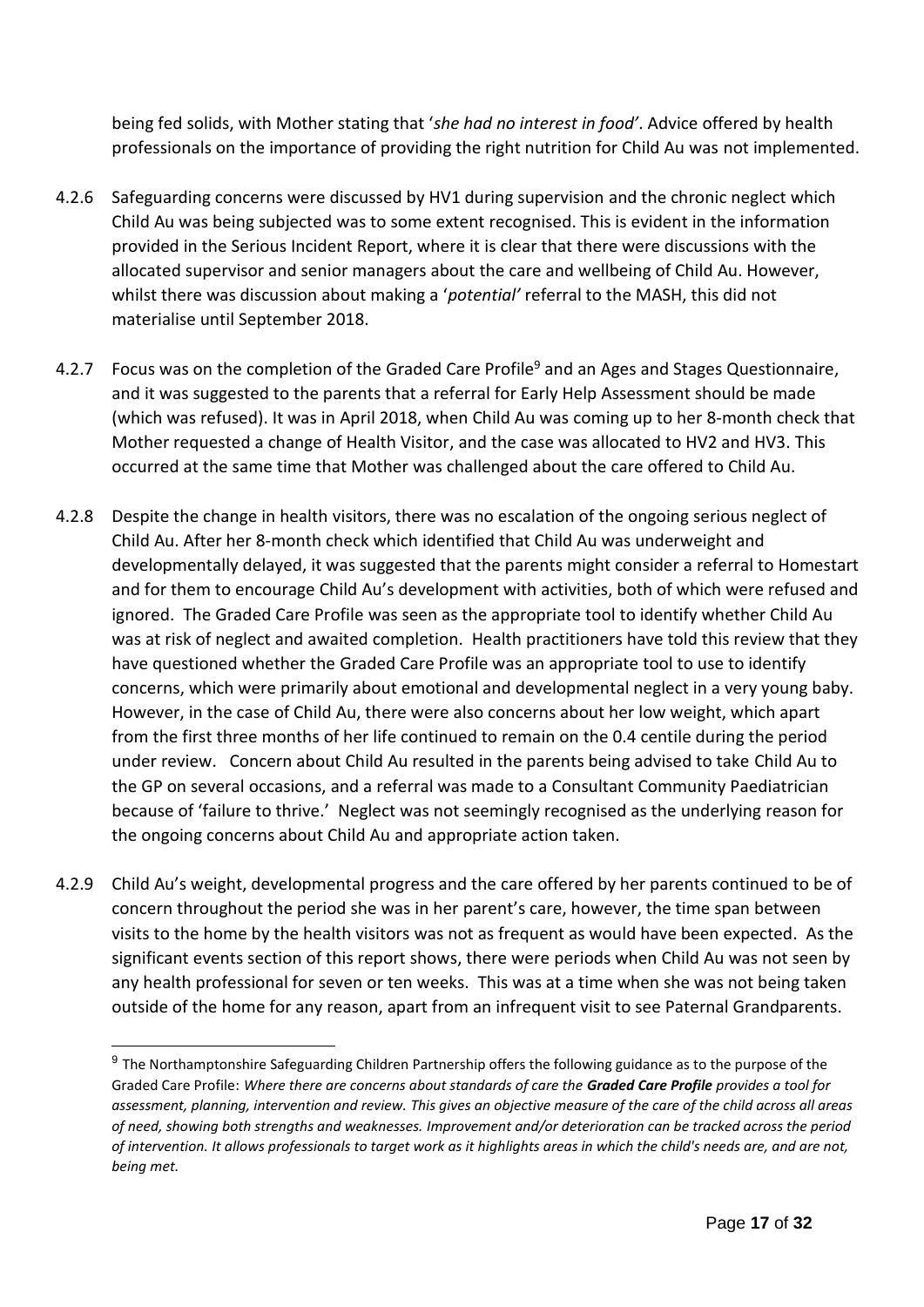- 4.2.10 When HV2 saw Child Au at home in mid-July 2018, ten weeks after her previous visit, she noted that *'[Child Au] is chronically socially isolated, parents consistently unable to provide positive and enough parenting that is safe; Child Au is grossly under stimulated and is subject to neglect.'* HV2 did not make a referral to the MASH at that time, which should have led to a Strategy Meeting being convened in order to undertake a Section 47 investigation. This did not happen and as a result, Child Au continued to be left at risk of serious neglect and significant harm.
- 4.2.11 This report has described in detail the chronic neglect to which Child Au was subjected. It is recognised that Health Visitors are especially skilled in the assessment of children's weight and growth in the period from birth to five years. Centile charts are universally used to identify faltering growth. If there is one important and resounding lesson to be learned from this review is that it is not enough for professionals to observe and record signs of neglect and abuse. Action is required if children are to be protected from significant harm. Whilst acknowledging there may have been a reluctance on the part of Health Visitors to make an earlier referral to MASH about Child Au on the premise that the concerns may not reach the threshold for intervention, a referral should have been made regardless, as concerns would have been recorded, which would have added to an overall understanding of the history of the neglect to which Child Au was being subjected. The lack of timely intervention on the part of the Health Visitors involved with Child Au, and those supervising them is a matter of concern.
- 4.2.12 Following the removal of Child Au from her parents, a Serious Incident investigation was undertaken by Northamptonshire Health Care NHS Foundation Trust (NHFT). For various reasons, there was a delay in making the report available to the review. Summary findings of the Serious Incident report acknowledge that there was a delay in recognising that Child Au was being physically and emotionally neglected whilst in her parent's care. It also recognised that whilst the health visitors involved took a number of actions, these did not facilitate protection for Child Au as early as they should have; and although there was no evidence to support that Child Au's physical injuries could have been anticipated or prevented, the Health Visitors did not respond in the way that is expected in line with NHFT Standard Operating Procedures and Pathways. As a result, action has been taken to address changes required within NHFT as well as the individuals concerned.
- 4.2.13 Whilst a referral to the MASH should have been made much earlier, when one was made in September 2018, the content was comprehensive, indicated that Child Au was being neglected, and that her care was compromised by her parents. The referral did not result in Child Protection procedures being invoked, with a decision being made to undertake a Single Assessment. It is of note that a report by a Consultant Community Paediatrician is referred to in the Single Assessment undertaken by SW1, which stated that: *'Child Au is well cared for, developmentally behind but is able to sit, has parachute reflexes and will weight bear gently when holding Mother's hand. Described as very quiet in clinic but no hearing difficulties noted…..parents would benefit from attending local community family groups.'*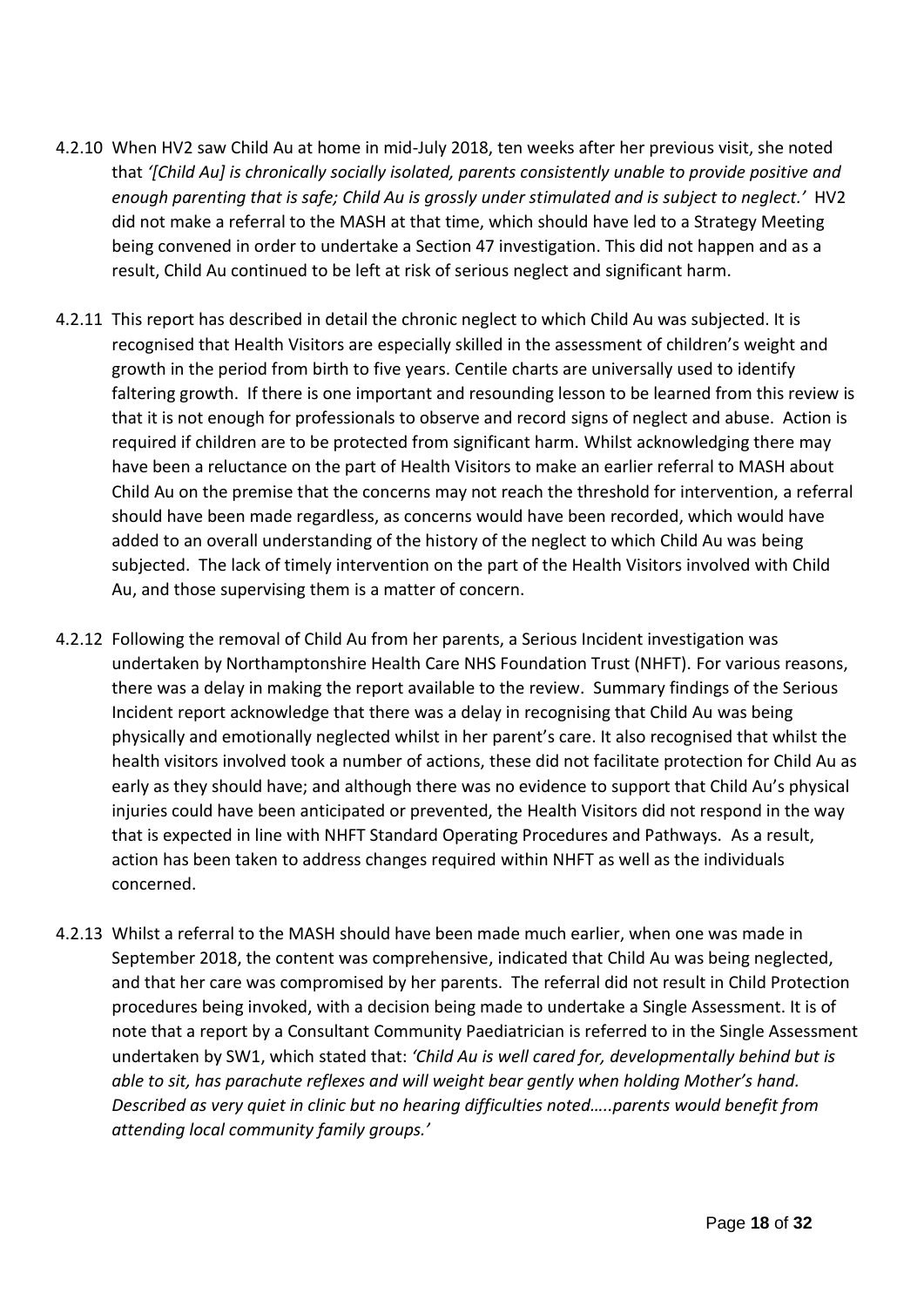- 4.2.14 Given what is now known about Child Au, the assessment of the Consultant Community Paediatrician needs further exploration to understand what information was taken into account in reaching this conclusion. Significant concerns about Child Au's weight loss had been known for months prior to this consultation. On receipt of a referral from the GP concerning Child Au in September 2018, the Consultant Community Paediatrician responded by advising that a referral was made to acute paediatrics for failure to thrive and that consideration needed to be given to making a MASH referral as there were clear concerns about neglect. This response resulted in a referral to acute paediatrics and the Health Visitor making the referral to MASH as indicated above. It is therefore disturbing that when Child Au was seen by the Consultant Community Paediatrician she was assessed as being *'well cared for, developmentally behind'.* Having previously recommended to the GP that a referral needed to be made to acute paediatrics and to MASH, it is concerning that when seen in clinic the Consultant Community Paediatrician made this assessment of Child Au, with seemingly no consideration given to whether there were underlying reasons, other than medical, for Child Au's presentation.
- 4.2.15 Whilst the assessment of Child Au by the Consultant Community Paediatrician was essentially a 'snapshot' observation, based on one consultation, it can be said that the assessment report profoundly influenced the outcome of the Single Assessment undertaken by SW2. This resulted in a recommendation that the case be considered for Early Help Assessment, which was endorsed by the First Response Team Manager, before it was realised that SW2 had left the department.
- 4.2.16 The reallocation of the case to SW3 for a second Single Assessment to be undertaken resulted in the recommendation for Child Au to be subject to a CIN Plan. This recommendation was made and endorsed by the First Response Team Manager, after it was reported to SW3 that housing officers had visited the home to find Child Au in her cot with no bedding, her arms 'taped up', with dirty nappies and mouldy jars of baby food in evidence. SW3 made a home visit the day after receiving this report. At the time, it was two months since Child Au had been seen by a Social Worker. On entering the home, SW3 recorded that Mother was *'hostile and not accommodating'* (Source: Combined Chronology). There was no food in the cupboards or fridge for Child Au, no toys visible and no bedding on her cot. The issue of Child Au's arms being 'taped up' was not raised with the parents and Child Au was said to be subdued.
- 4.2.17 Despite these concerns, Child Au, was left alone in the care of her parents over the Christmas period. In light of the stark evidence of neglect, the lack of immediate action by Children's Social Care to initiate Child Protection procedures raises serious questions of professional judgement. The concerns raised by the Housing Provider and the issues arising from SW3's visit, should have resulted in the convening of a multi-agency Strategy Meeting. The failure to do so meant that Child Au was left in the care of her parents, which resulted in her suffering a non-accidental injury. When SW3 was informed by Father on 8 January 2019 that Child Au had a swollen arm, which could not be explained, SW3 did not undertake a home visit, advising Father to take Child Au to the GP. There was a need for immediate action on the part of the Social Worker to ensure that Child Au was medically assessed. Although Child Au was eventually seen by the GP, she was not taken to A&E by her parents, as advised to do so, until hours later. Once Child Au was medically assessed, evidence of significant harm became apparent. When a skeletal survey was undertaken,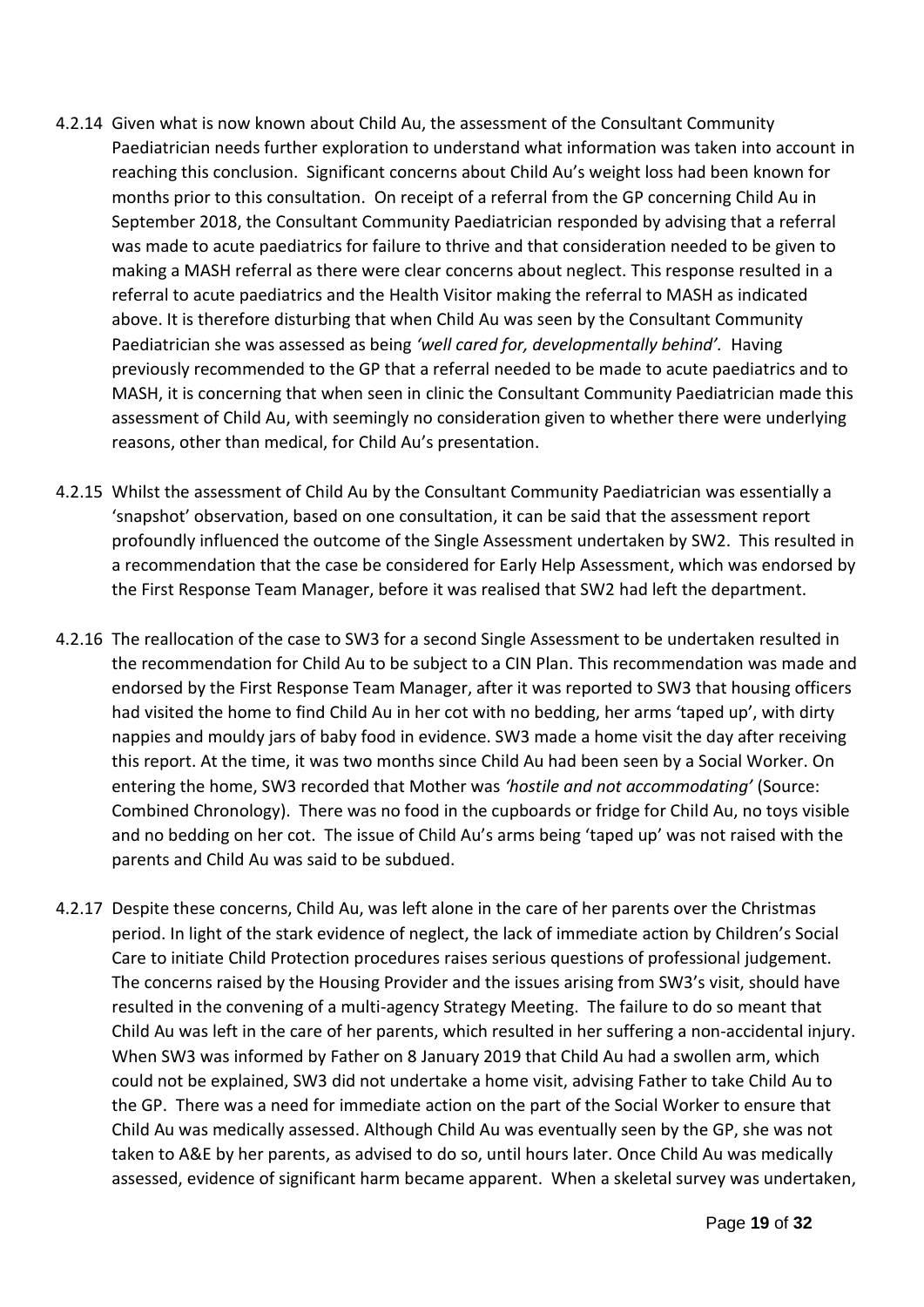in addition to a seriously fractured elbow, Child Au was found to have five other fractures, at different stages of healing.

- 4.2.18 It is apparent that there was a frequent change of social worker during the three months that Children's Social Care was involved with the case. This resulted in the involvement of three social workers, with two assessments being initiated, only one of which was finalised in January 2019. The information contained in the assessments showed that social workers were aware of the concerns about Child Au's lack of care, which were duly documented. Thus, it can be said that there was not a lack of knowledge in this case; there was however a lack of management oversight, due to the frequent change of social workers, which resulted in Child Au suffering significant harm.
- 4.2.19 The Serious Incident Report notes that at different times, the Health Visitors involved with Child Au recognised the risk factors that could potentially influence the capacity of Child Au's parents to parent well, however, the response to these concerns was delayed. Health professionals involved with the family did not recognise that a referral needed to be made when concerns first came to light from October 2017 onwards. The reasons for this may be related to a medicalisation of Child Au's presentation, thus considering her to be a child with delayed development and failure to thrive, as well as a lack of engagement by Mother, which the Health Visitors attempted to resolve by continuing to visit
- 4.2.20 However, when the Serious Incident Investigator explored with health professionals what was their rationale for not referring Child Au to the MASH sooner, two of the Health Visitors shared their belief that if they submitted a referral to MASH it would not be accepted. This decision was apparently influenced by their previous experience of referrals being rejected on more than one occasion, a view that was generally shared with members of their team. As the Serious Incident Investigator points out: *"this assumption is concerning as it potentially has the ability to create a 'culture' within a service that prevents practitioners from submitting timely referrals and this will impact on the welfare of the children at risk*."<sup>10</sup>

## **Parental Hostility to Professionals**

4.3.1 It is evident that Mother was hostile and challenging in her involvement with professionals. When questioned about the care which was being provided to Child Au, she requested a change of Health Visitor. Similarly, Mother expressed annoyance if Child Au was seen, and she was not present. Mother appeared to need to control any situation, which brought into question the care being provided to Child Au, which is apparent from her refusal to go to or allow either HV1 or the Community Nursery Nurse to go to her daughter when she was crying during their visit in October 2017. Neither professional intervene, and Child Au was left to cry alone in her cot for 45 minutes. It is now known to the review that both professionals found the visit very upsetting, whilst reflecting on the case with the Serious Incident Investigator.<sup>11</sup>

<sup>10</sup> Serious Incident Report Northampton Healthcare FT, page 36

<sup>11</sup> Ibid page 45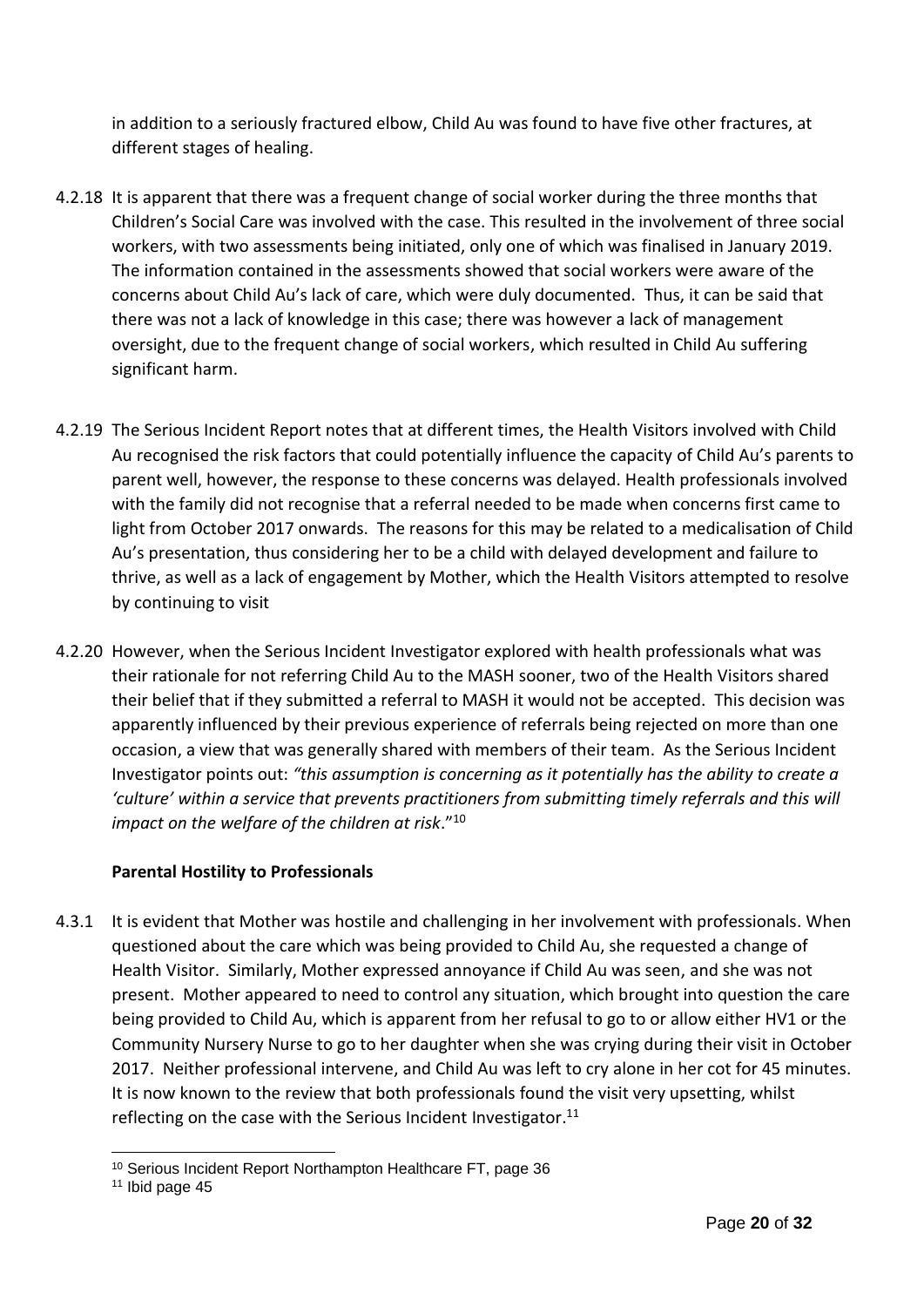- 4.3.2 The rational given by the Health Professionals for not intervening was that they did not feel safe to challenge Mother further. As the Serious Incident Report points out: *"In situations where practitioners feel that a child is suffering or likely to suffer significant harm parental consent is not needed and a MASH referral could have been submitted on that basis when they left the home; there was no risk to their own safety."*
- 4.3.3 Whilst there is evidence that health professionals were persistent in the advice they gave to Child Au's parents, their challenge was not robust enough to ensure that a change in parenting occurred. Neither were the parents told that the consequences of not making any improvement to the way in which Child Au was being looked after would result in statutory intervention. Health professionals were conscious throughout the period under review that the parenting of Child Au was not 'good enough' and there were clear concerns about Mother's mental health, and attachment to Child Au possibly resulting from trauma in her own early childhood. Father was seen as the main carer and given that the family was living with Maternal Grandparents it may have been believed that Child Au was safe and cared for.
- 4.3.4 The possibility of domestic abuse being a factor in the relationship between the parents, although considered, not least when Mother was seen with a blackeye, was not afforded sufficient consideration. Given Mother's controlling behaviour, the Serious Incident report makes the following important findings with which the Lead Reviewer is in agreement:
- 4.3.5 "*They observed that Mum made the decisions around Child Au's care yet Dad was the main carer. They referred to Mum as controlling and that she would dominate visits and disregard Dad's voice and opinions openly. As well as this, Dad was isolated in a rural location while Mum went to work, he had no friendship or support network locally, and Mum did not want Dad to take Child Au to baby groups or activities and repeatedly declined all offers of services. Mum was heard speaking to Dad in a controlling manner and appeared to control the home environment. Domestic abuse was not discussed with Dad who appeared to be a victim".*

## **Disguised Non-Compliance**

- 4.4.1 Disguised non-compliance is a recurring theme arising from Serious Case Reviews and Child Safeguarding Practice Reviews. In this case, it seemed that Child Au's parents and maternal grandparents were willing to meet with Health Visitors, the GP, Paediatricians and Social Workers. However, when the detail of the involvement of professionals with the family is scrutinised, it is apparent that engagement by the parents and the maternal grandparents lacked commitment. This is manifest in the continued neglect of Child Au and the family not following professional advice to ensure Child Au's health and wellbeing.
- 4.4.2 All of the Health Visitors encouraged the parents to engage with services and activities, which could have enhanced their parenting skills and improved the daily life experiences of Child Au. It was evident from Child Au's birth that Mother had attachment issues with her baby. Given her own early childhood experiences, this is perhaps understandable, but Mother did not take up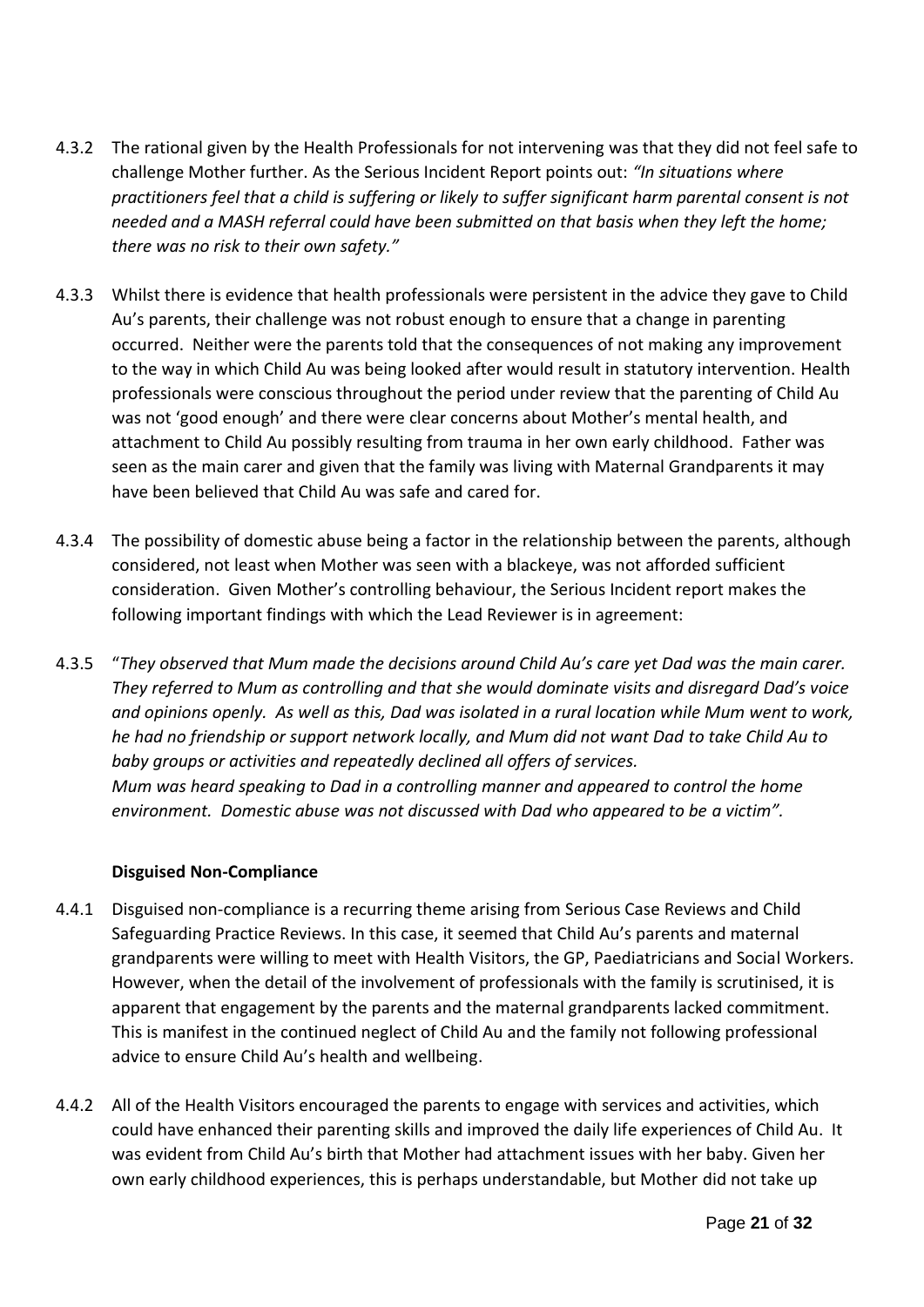offers of assistance to help her. Father also experienced childhood trauma, however, he also did not become involved with any of the services suggested by health professionals.

- 4.4.3 Whilst some health appointments were kept, others were not, and those that were, were on occasions changed at the request of the parents. The appointment with the Hospital Dietician was not kept. On the occasions that professionals visited when Mother was not at home, she expressed her unhappiness and questioned the reason for such visits. When HV1 was perceived to be concerned about the care Child Au was receiving, Mother requested a change of health visitor.
- 4.4.4 Throughout the time health visitors visited the family, the parents were provided with advice about Child Au's diet, suggestions were made as to foods she should eat and activities to encourage her development. None of this advice was followed. On the occasion that HV4 visited, and Father made Child Au breakfast, which consisted of four Weetabix mixed with milk, he was advised that such a portion was far too much for a baby of 16 months to eat. It is open to question as to whether Father did not know how much food to prepare for Child Au or whether he sought to demonstrate to HV4 that Child Au was being fed large amounts of food. However, when she was weighed, Child Au's weight was shown to have dropped.
- 4.4.5 For the first twelve months of her life Child Au and her parents lived with her Maternal Grandparents. The home environment was considered to be warm and comfortable and appropriate for her needs. Given they were aware of the concerns being expressed about their granddaughter, her loss of weight, her developmental delay, and the fact that she rarely left the house, raises the question of whether the Maternal Grandparents colluded with the parents in the neglect of Child Au or whether they were intimidated by them. There are examples of Mother refusing help from the Maternal Grandparents, including offers to buy bedding and toys for Child Au. It also brings into question whether professionals believed that Child Au could not come to harm or be neglected because she was in the comfortable environment of the Maternal Grandparents home.

## **The Need for Escalation of Safeguarding Concerns**

- 4.5.1 All the Health Visitors had concerns about Child Au and the care she received from her parents, most especially Mother. Whilst HV1 did seek safeguarding supervision from within the Health Visiting Team in March 2018, there was a lack of recognition of the need to act, given Child Au's lived experience and the risk of harm presented to her by her parents. The advice that a Graded Care Profile should be completed can be said to be appropriate, but by this stage Child Au's weight was fluctuating and Mother was displaying a lack of attachment with her baby and demanded that others, did not engage with Child Au. This was sufficient to warrant a referral to MASH, but this did not happen until six months later.
	- 4.5.2 The Consultant Community Paediatrician who received the referral from the GP in September 2018, recognised that consideration was needed for a safeguarding referral to be made to MASH, as well as to acute paediatrics. It was not until HV2 spoke to him about the need for the paediatric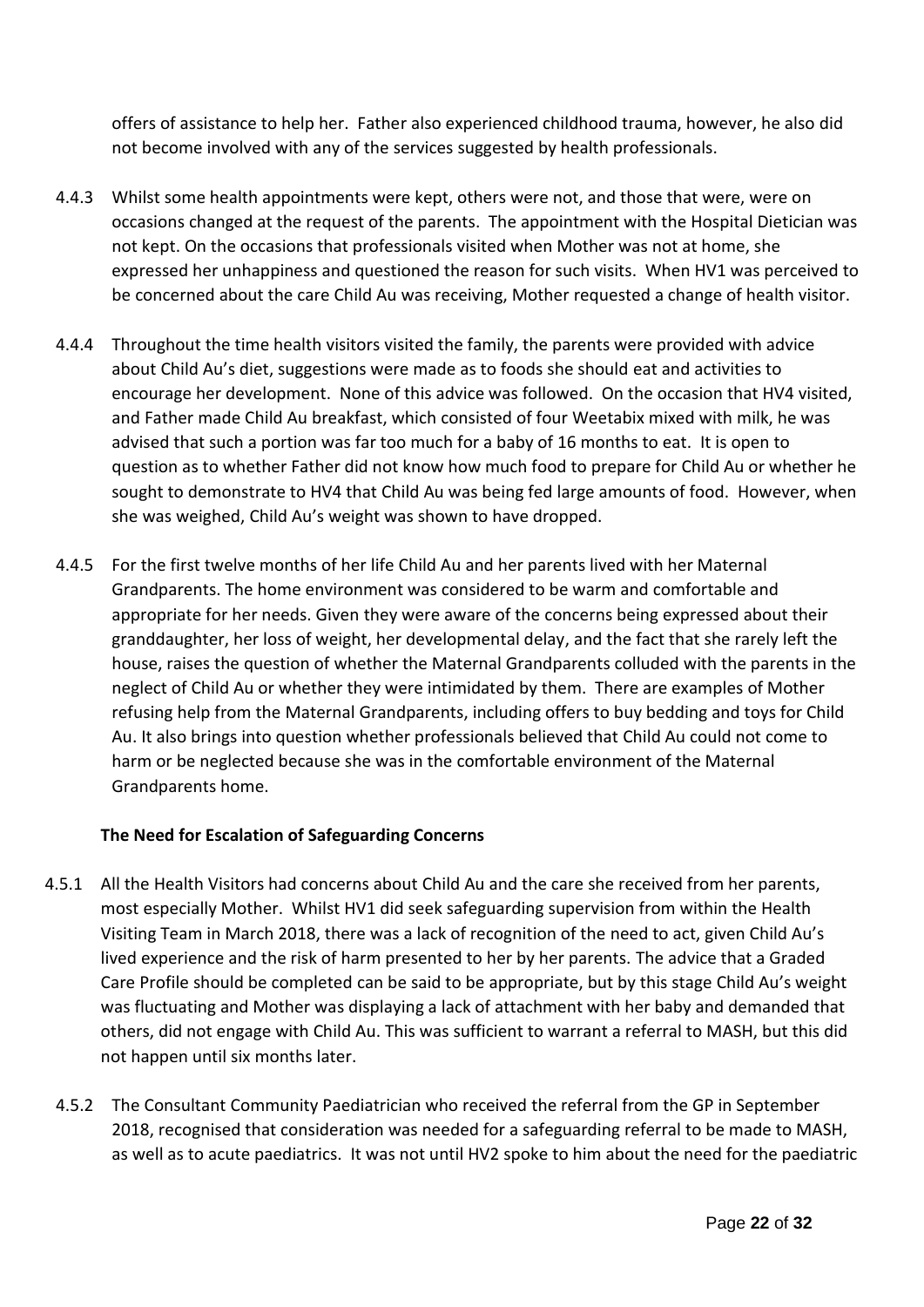referral to be escalated that on his advice she made a safeguarding referral, by which time the family had moved to their own independent accommodation.

- 4.5.3 On receipt of the referral, the decision of First Response Team Manager for a Single Assessment to be undertaken, which resulted in a recommendation for the case to be referred to Early Help, did not recognise the gravity of the risk of harm that Child Au was facing. This decision was questioned by HV2, who shared her concerns with the GP, who decided that Child Au needed to be seen at the surgery. However, there was no escalation of their concerns about the decision of the Team Manager by health professionals. A Strategy Meeting should have been convened on receipt of the referral and Section 47 procedures instigated.
- 4.5.4 The Single Assessment took three months to complete and was then abandoned when SW2 left the department. During this time the home conditions deteriorated and when SW3 received an appropriate safeguarding referral from the Housing Support Officer at the end of December 2018, a home visit should have been made immediately. This did not happen and when SW3 visited the day after receiving the referral, she remained of the view that the case was one of Child in Need. The review has learned that the fact that Child Au was seen to have her arms taped up was not raised/not recorded with the Children's Social Care Manager during the supervision discussion with SW3. The Housing Team Manager appropriately questioned the decision to leave Child Au in the care of her parents over the Christmas period.
- 4.5.5 In January 2019, when SW3 was informed of the injury to Child Au, a home visit should have been made and medical advice sought immediately. Instead, it was left to the parents to take Child Au to the GP after HV4 made an appointment for her. The GP advised the parents to take Child Au to A&E straight away. However, the parents did not to do so until several hours later. It would have been appropriate for the GP to contact SW3 and request her presence to ensure that Child Au was taken to hospital and if the parents objected, the Police should have been summoned. To leave it to the parents to take Child Au, a non-mobile 17-month-old infant, to A&E with an unexplained injury was inappropriate and dangerous.

## **The Importance of Post Natal Mental Health Assessments**

- 4.6.1 From the time she gave birth to Child Au, Mother had problems with attachment and was known to have previously suffered from anxiety and depression. The concerns about Mother's lack of engagement with her daughter continued throughout the period that Child Au was in the care of her parents.
- 4.6.2 Mother was seen by the GP and prescribed anti-depressant medication. She was asked to return a month later for a review but did not do so. There was no formal mental health assessment of Mother, despite telling HV1 that she had become angry shortly after moving into the home of Maternal Grandparents and could not cope with Child Au when she cried. Mother was seen with a black eye that she claimed was caused as a result of play fighting with Father but this was not discussed in any detail and the possibility of domestic abuse in the parental relationship was never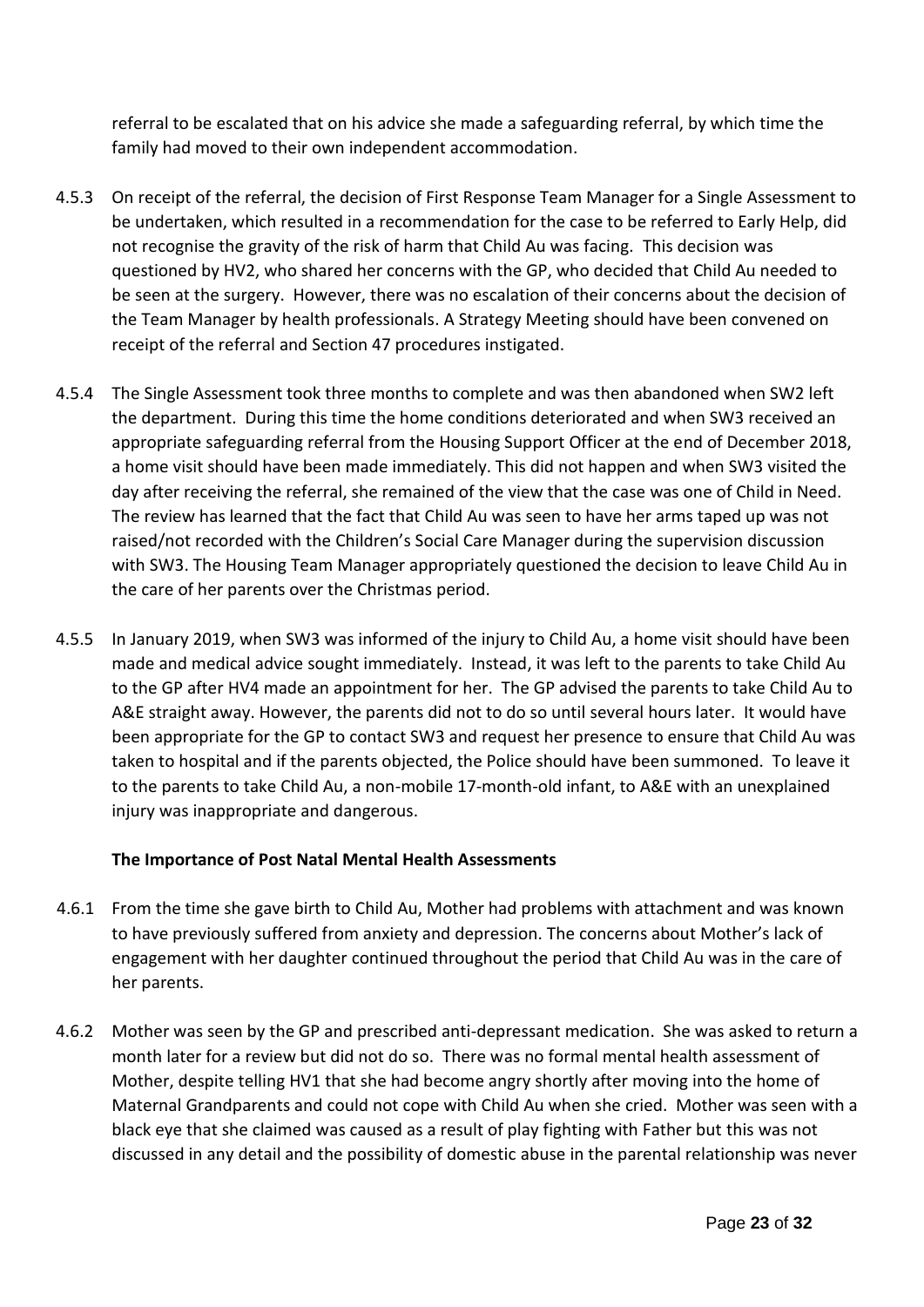explored. If Mother had been assessed by a mental health professional, she may have been able to share more about her relationship with Father.

4.6.3 The importance of mothers being appropriately assessed by a mental health specialist, when there are clear concerns about the care offered to an infant, cannot be overemphasised and is a finding of this review.

## **The Need to Share Information**

- 4.7.1 Information about safeguarding concerns for Child Au was eventually shared by health professionals with Children's Social Care. However, important information concerning Father's interest in underage girls was not forwarded by a neighbouring county's Police force to Northamptonshire Police, nor once it became known was it followed up by Northamptonshire Police. This was significant intelligence information concerning Father, who was the main carer of Child Au. If it had been, it may have prompted further investigation and multi-agency discussion about the family. The necessity to share information concerning those who may present a risk to children was manifest in the findings of the Bichard Inquiry<sup>12</sup> and the legislation which followed.
- 4.7.2 The decision not to hold the Strategy Meeting at the hospital where Child Au was admitted following the injury to her elbow, meant that clinicians with direct experience and knowledge of her injuries and presentation were unable to contribute to this crucial meeting. The need to ensure that all professionals are enabled to share information, and in this instance expert opinion, is vital if children are to be appropriately protected.
- 4.7.3 The importance of information sharing is a key theme arising from virtually every statutory review concerning the death, serious injury or abuse of a child, and this one is no exception.

## **5 Findings and Lessons Learned**

5.7.1 The following is a summary of the lessons learned for the improvement of professional practice arising from this review:

## **The importance of identifying neglect in babies and taking action**

5.7.2 Child Au was seen regularly by health visitors, as well as having contact with GPs, paediatricians and social workers. Her weight and development were closely monitored and charted. Although the indications of severe neglect may have been recognised by those who had professional contact with her, such concerns were not acted upon in a timely manner. The term failure to thrive was used when paediatric referrals were made to investigate Child Au's lack of sustainable weight gain and development. This might be due to number of causes including underlying medical factors feeding difficulties, or neglect. It may be that most of the health professionals

<sup>&</sup>lt;sup>12</sup>The Bichard Report was commissioned by HM Government after the murders of two 10-year-old schoolgirls. It was published in June 2004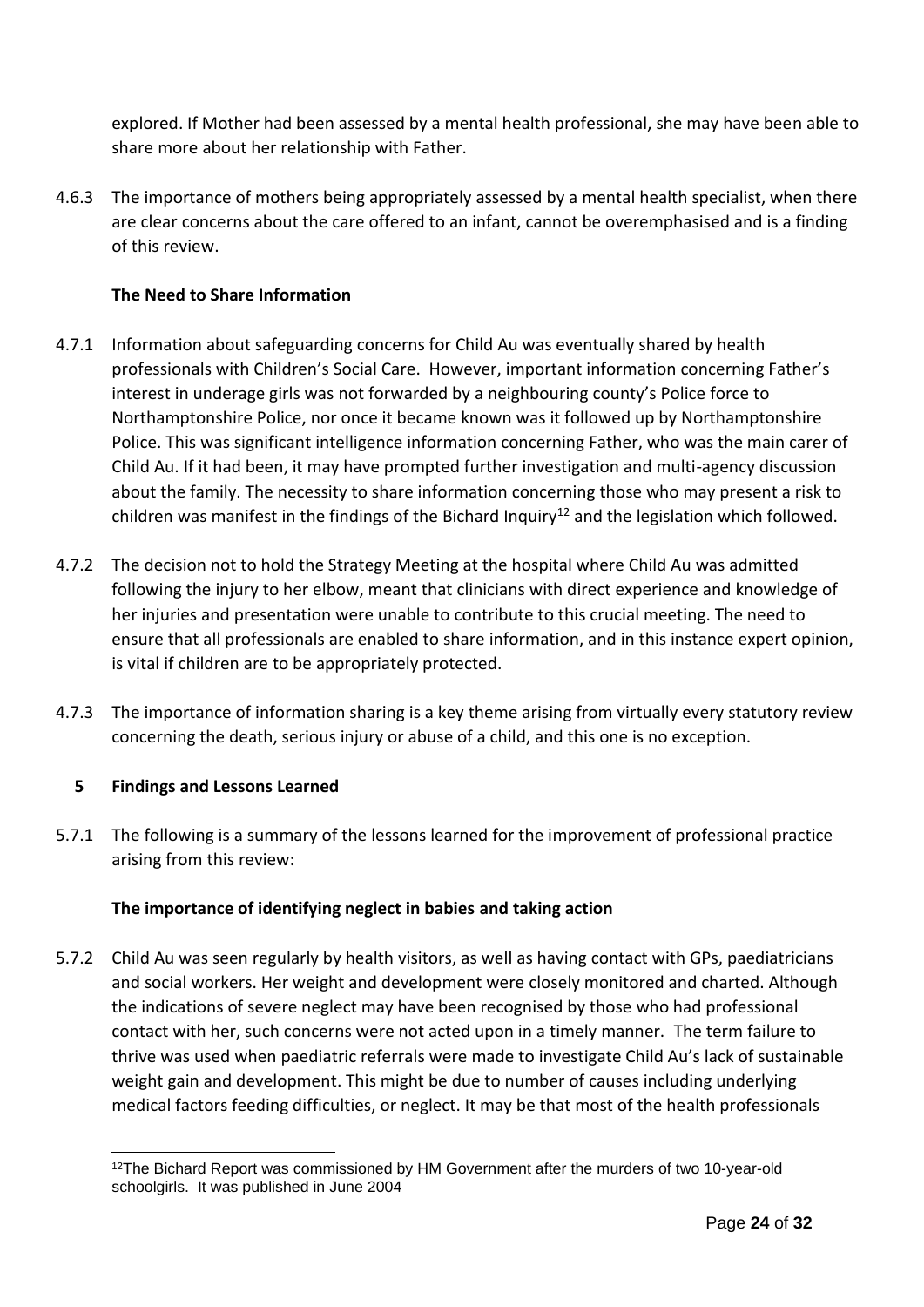involved in child Au's care strongly suspected that her failure to thrive was due to neglect, but perception of a need to definitively exclude medical causes is likely to have been a factor in the delay in acting effectively to safeguard Child AU from being severely neglected and subject to nonaccidental injury. It is also seriously concerning to learn that several Health Visitors who saw Child Au on a regular basis believed that if a MASH referral was made, it would not reach the threshold for intervention.

- 5.7.3 The Child Bruising Pathway flowchart, which has been developed since this review was commissioned provides excellent guidance to practitioners and clinicians as to the action required when concerns are raised about a child's presentation. **Recommendation 1(f)**
- 5.7.4 The need to make a safeguarding referral when it is evident that a young baby is failing to thrive, whose Mother is intimidating, controlling and admits to having attachment issues with her child, should have been apparent to those health professionals involved with Child Au. The necessity to raise awareness of the importance of professional challenge, of the need for difficult conversations with parents and the Thresholds for referral to the MASH is a lesson learned.

## **Parental Hostility to Professionals**

5.7.5 The sharing of the Serious Incident Report with this review, albeit it late in the process, has provided important information concerning the way in which health professionals were intimidated by Mother. Such hostility proved to be at the cost of making a MASH referral in respect of their concerns for Child Au. A lesson learned from this review is that whilst it is good practice to inform a parent/carer that a referral is considered necessary to the MASH, where a child is suffering or is at risk of suffering significant harm, it is not a requirement to do so, if this might place the child at further risk. **Recommendation 2**

## **Disguised Non-Compliance**

5.7.6 Child Au's lack of appropriate mobility for her age, her inability to stand and or pull herself up, were considered to be due to developmental delay, when in reality the cause may have been due to multiple fractures to her limbs. The possibility of non-accidental injury was not given enough consideration, as was the obvious neglect Child Au was experiencing. Repeated inquiry reports show the extraordinary lengths to which some abusive parents can go in their efforts to deceive practitioners through disguised non- compliance. The need for professionals to be able to "*think the unthinkable"* <sup>13</sup> rather than accept parental versions of what is happening at home, is a lesson arising from this review. **Recommendation 2(c)**

<sup>13</sup> Daniel Pelka SCR published October 2013, Coventry LSCB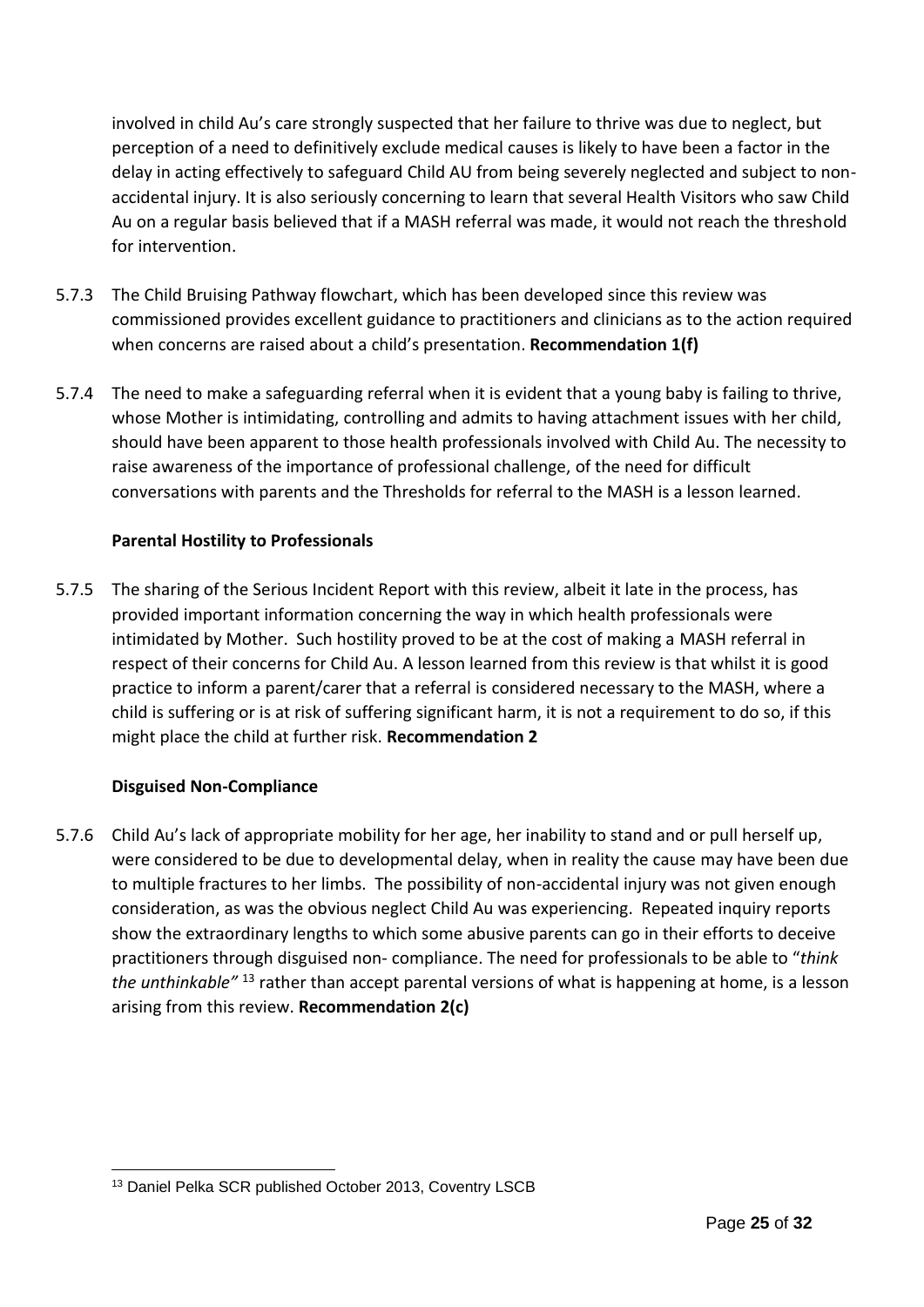## **Professional Curiosity**

- 5.7.7 The need for professional curiosity, also described as "*respectful uncertainty*"<sup>14</sup> is a further lesson emanating from this review. The need for professionals to have the capacity to explore and understand what is happening within a family rather than making assumptions or accepting things at face value, resonates with the findings of this review. The report produced by the Consultant Community Paediatrician concerning Child Au exemplifies the importance of considering a child's presentation holistically, not least when concerns have been raised about whether the child is suffering neglect. The findings of that report proved to be influential in deciding the outcome of the Single Assessment undertaken by Children's Social Care. **Recommendation 6**
- 5.7.8 By applying critical evaluation to any information received and maintaining an open mind, professionals can avoid linear and absolute explanations by exploring alternative, multiple perspectives on a situation. Sadly, for Child Au this did not happen, as professionals were largely focused on a medical explanation for her presentation and on encouraging the parents to improve their parenting skills. **Recommendation 1(b) & (c) and Recommendation 4**

## **The Need for Escalation of Safeguarding Concerns**

- 5.7.9 Concerns about the care provide by Child Au's parents were documented within weeks of her birth. It took over a year for those concerns to be referred to Children's Social Care. It is seriously concerning that once the referral was received, two Single Assessments did not result in Child Protection procedures being initiated, nor was the action taken by Children's Social Care challenged, apart from the Housing Provider.
- 5.7.10 It was to the credit of the Heating Engineer to report his concerns about what he witnessed concerning the care of Child Au when he visited the home. It was subsequently, appropriate for the Housing Team Manager to question the reasons why Children's Social Care decided it was safe to leave Child Au in the care of her parents. Given what was known already of the family, the concerns raised by the Housing Provider employees should have ensured that the case was escalated to one of child protection. This did not occur, and Child Au was left to endure yet another injury. **Recommendation 5**

## **The Importance of Perinatal Mental Health Assessments**

5.7.11 Where there are concerns about a mother's mental health, during pregnancy and following the birth of her child, the need for a specialist mental health advice and assessment is crucial, as has been illustrated in this review. **Recommendation 3**

<sup>14</sup> Lord Laming 2003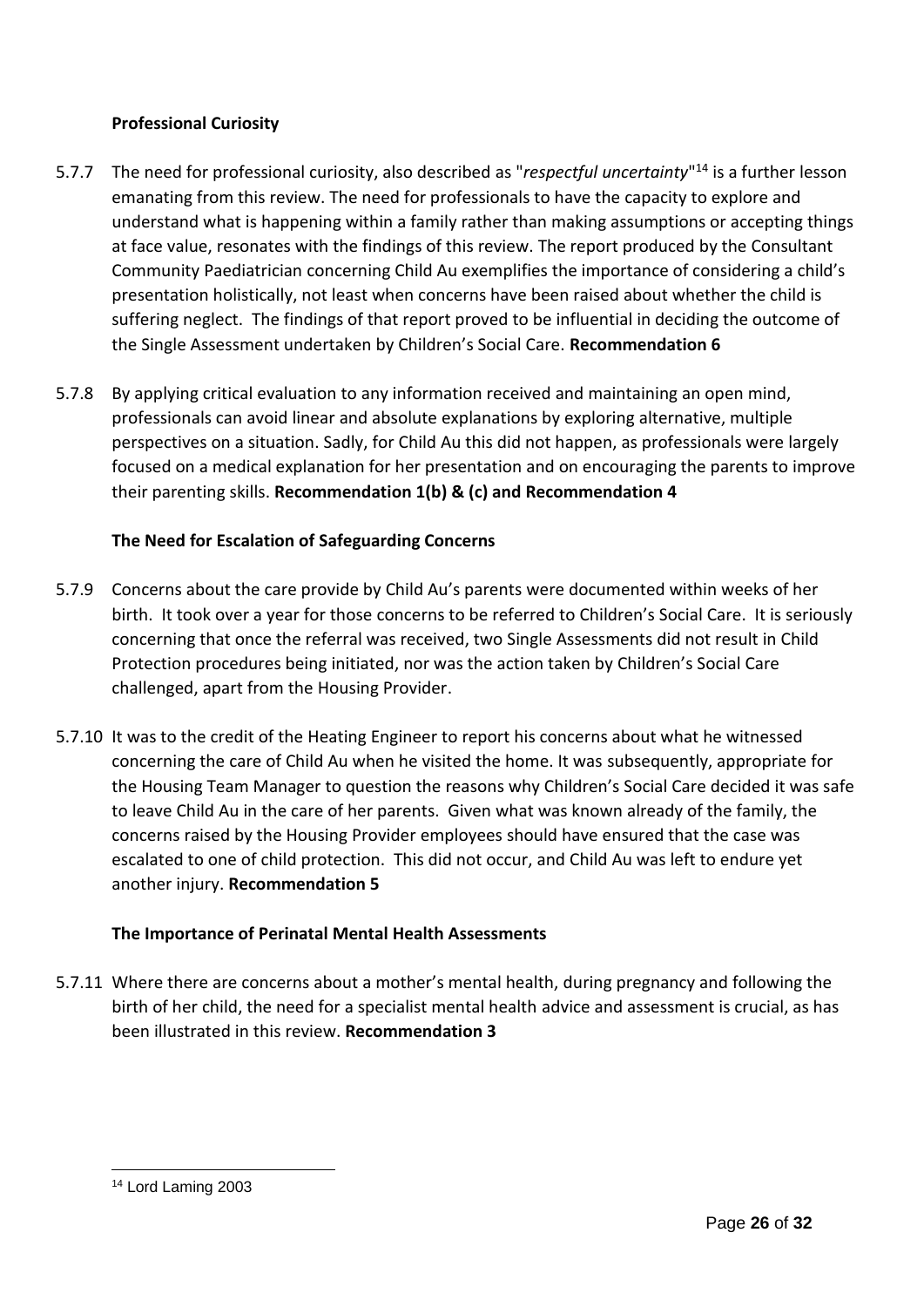## **Safeguarding Supervision**

5.7.12 It is apparent that both Health and Children's Social Care practitioners accessed safeguarding supervision where concerns about Child Au's care were shared. This should have prompted thorough consideration as to whether Child Au was at risk of significant harm and ensured that appropriate preventive action was being taken. Unfortunately, this did not happen and is a lesson learned. **Recommendation 2(b)**

## **The Need to Share Information**

5.7.13 The importance of information sharing amongst professionals involved in the safeguarding of children is a lesson arising from virtually every statutory review and inquiry. As has been evidenced, this review is no exception.

## **6 Good Practice**

- 6.1.1 The engineer who visited the family home to repair the boiler and reported his concerns about the conditions in which Child Au was living is to be commended. The swift response of the Housing Support Officer to refer these concerns to Children's Social Care was an example of good practice, as was the action of the Housing Team Manager to question the decision of the SW3 to leave Child Au in the care of her parents.
- 6.1.2 The clinicians who assessed Child Au when she was brought to A&E acted promptly to undertake investigations to ascertain whether she had suffered non-accidental injury. This was good practice.

## **7 Conclusions and Recommendations**

- 7.1.1 Child Au suffered chronic neglect and serious injuries during the 17 months she was in the care of her parents. She is continuing to recover from her ordeal as a result of the skill of the clinicians who treated her and the love and care she is receiving from her foster carers. Child Au will however require specialist intervention to ensure that she reaches her full potential, which is the legacy of the neglect she suffered in the first 17 months of her life.
- 7.1.2 Like many other statutory reviews this case has raised familiar issues and lessons for those involved in safeguarding children. It is acknowledged that safeguarding children is difficult, demanding, and complex, however, the findings from this review need to be taken seriously and acted upon by all professionals if similar cases to that of Child Au are not to be repeated. **Recommendation 7**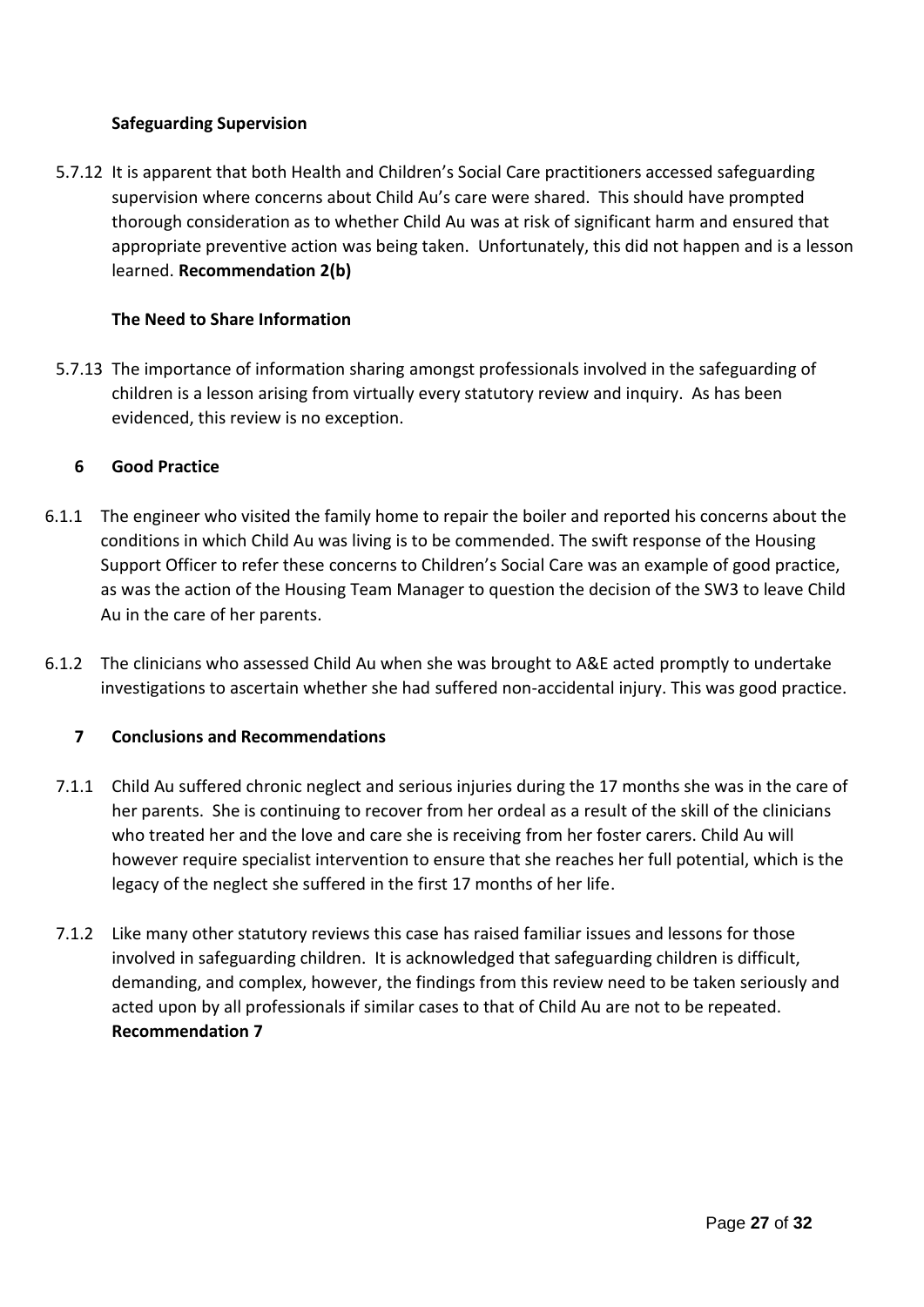## **Recommendations**

The following recommendations are for consideration by the Northamptonshire Safeguarding Children Partnership (NSCP)

#### **Recommendation 1**

**The NSCP seeks assurance that all partner agencies recognise and act where children are experiencing neglect, by ensuring that:**

- **(a) The Neglect Strategy reflects the learning from this review.**
- **(b) There is sufficient professional awareness and understanding of neglect, and**
- **(c) Neglect is seen as a feature of a child being at risk of significant harm/is suffering significant harm.**
- **(d) Audits are in line with the learning from this review.**
- **(e) The Graded Care Profile 2 is disseminated and used by relevant professionals.**
- **(f) The Child Bruising Pathway flowchart is disseminated for use by health professionals**

**The implementation of this recommendation will heighten acuity of the potential immediate risk of permanent harm to a child if urgent action is not taken to improve their wellbeing and ensure their welfare is promoted.**

**Recommendation 2**

**The NSCP should consider how frontline practitioners can be enabled to work with families who challenge professional decision making and actions, whilst maintaining a focus on the needs of the child. This can be achieved by:**

- **(a) Promoting services to professionals which can provide support and advice (see Recommendation 3).**
- **(b) Good professional supervision.**
- **(c) Enabling professionals to have the confidence to challenge parents where the welfare of a child is of concern.**

**Recommendation 3**

**Practitioners should be reminded of the importance of the need to assess a mother's mental health during pregnancy and after a baby is born. Advice from the Perinatal Mental Health Team is available, and practitioners should be made aware of this facility.** 

**Recommendation 4**

**Northamptonshire CCG to require a protocol is produced between acute and community trusts to ensure that appropriate decisions and responses are made when a child's presentation for a medical condition could indicate neglect and abuse.**

**Recommendation 5**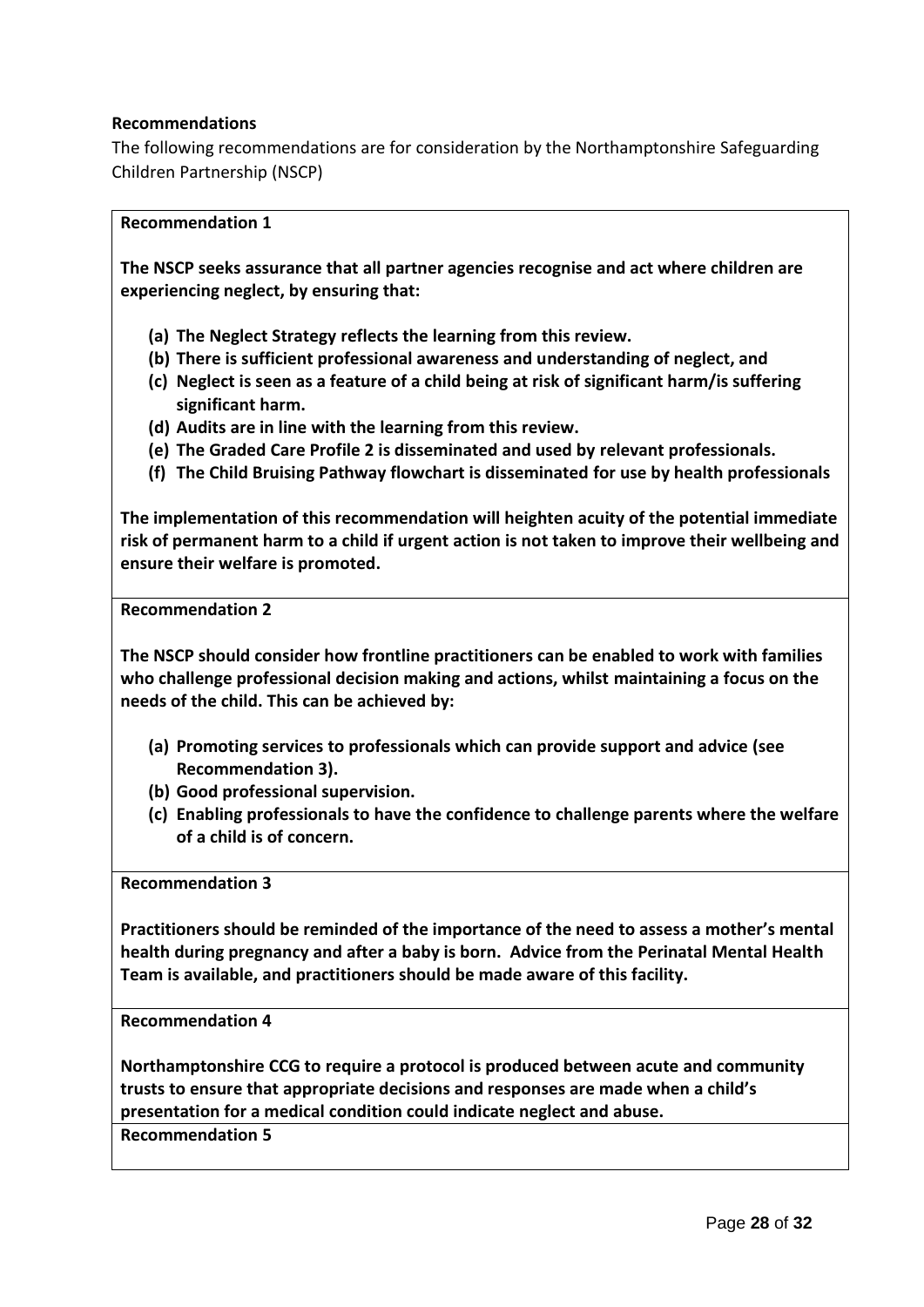**The NSCP should seek assurance that work undertaken concerning the criteria for convening Strategy Meetings is effective.**

**Recommendation 6**

**The NSCP should seek assurance that paediatricians take account of the weight given to the words used and opinions expressed in assessment reports concerning children, and the impact this can have on any future interventions/outcomes for the child.**

**Recommendation 7**

**This report should be required reading for all professionals working with children in Northamptonshire to remind them that it is not enough to observe and record indications of neglect and abuse. Action is required if children are to be protected from significant harm. This could be achieved by the report being discussed at team meetings, throughout the Partnership, with evidence of the discussion provided by minutes taken at the meeting and shared with the Quality Assurance and Governance Sub-group.**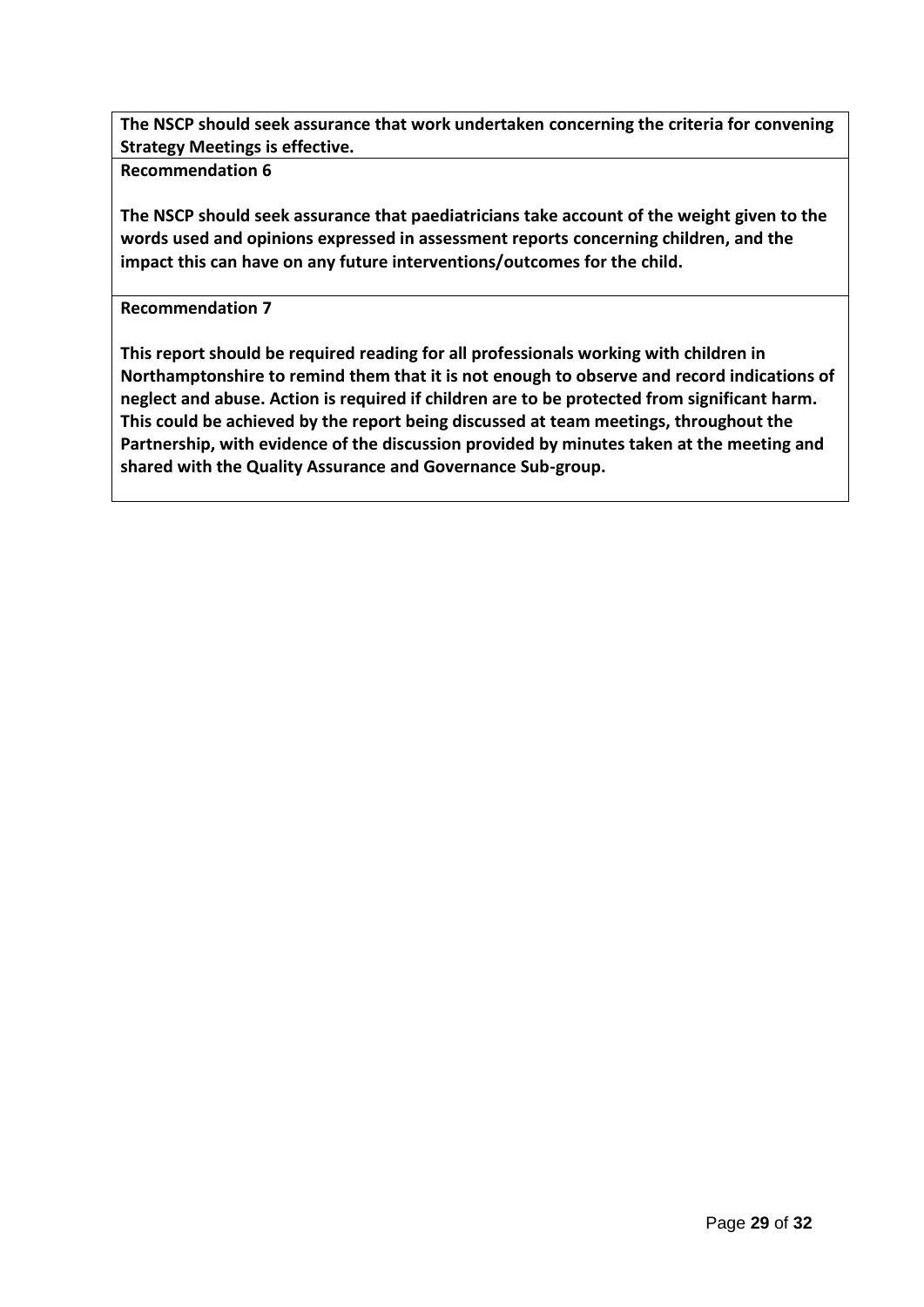#### **Appendix 1**

#### **Terms of Reference**

#### **CHILD SAFEGUARDING PRACTICE REVIEW**

## **Ref083 (Child Au)**

#### **SCOPE & TERMS OF REFERENCE**

The Local Learning Review Subgroup made the recommendation that, with reference to the requirements as set out in Chapter 4 of *Working Together to Safeguard Children* (2018) that the threshold was met to commission a Child Safeguarding Practice Review (CSPR) in respect of Child Au. The Strategic Leads agreed with this recommendation and the CSPR formally started  $1<sup>st</sup>$  August 2019.

The purpose of the review is to identify improvements which are needed and to consolidate good practice. Safeguarding Partnership's and their partner organisations will need to translate the findings from reviews into programmes of action which lead to sustainable improvements and the prevention of death, serious injury or harm to children.

The following **principles** should be applied by the Safeguarding Partnership and its partner organisations to all reviews:

- There should be a culture of continuous **learning and improvement** across the organisations that work together to safeguard and promote the welfare of children, identifying opportunities to draw on what works and promote good practice;
- The approach taken to reviews should be **proportionate** according to the scale and level of complexity of the issues being examined;
- Reviews of CSPRs should be led by individuals who are **independent** of the case under review and of the organisations whose actions are being reviewed;
- Professionals should be involved fully in reviews and invited to contribute their perspectives without fear of being blamed for actions they took in good faith;
- Families, including surviving children, should be invited to contribute to reviews. They should understand how they are going to be involved and their expectations should be managed appropriately and sensitively. This is important for ensuring the child is at the centre of the  $process<sup>15</sup>$
- Final reports of CSPRs **must be published**, including the Safeguarding Partnership's response to the review findings, in order to achieve **transparency**; and
- Improvement must be sustained through regular monitoring and follow up so that the findings from these reviews make a real impact on improving outcomes for children.

CSPRs and other case reviews should be **conducted** in a way which:

- Recognises the complex circumstances in which professionals work together to safeguard children;
- Seeks to understand precisely who did what and the underlying reasons that led individuals and organisations to act as they did;

<sup>&</sup>lt;sup>15</sup> British Association for the Study and Prevention of Child Abuse and Neglect in Family involvement in case reviews, BASPCAN, further information on involving families in reviews.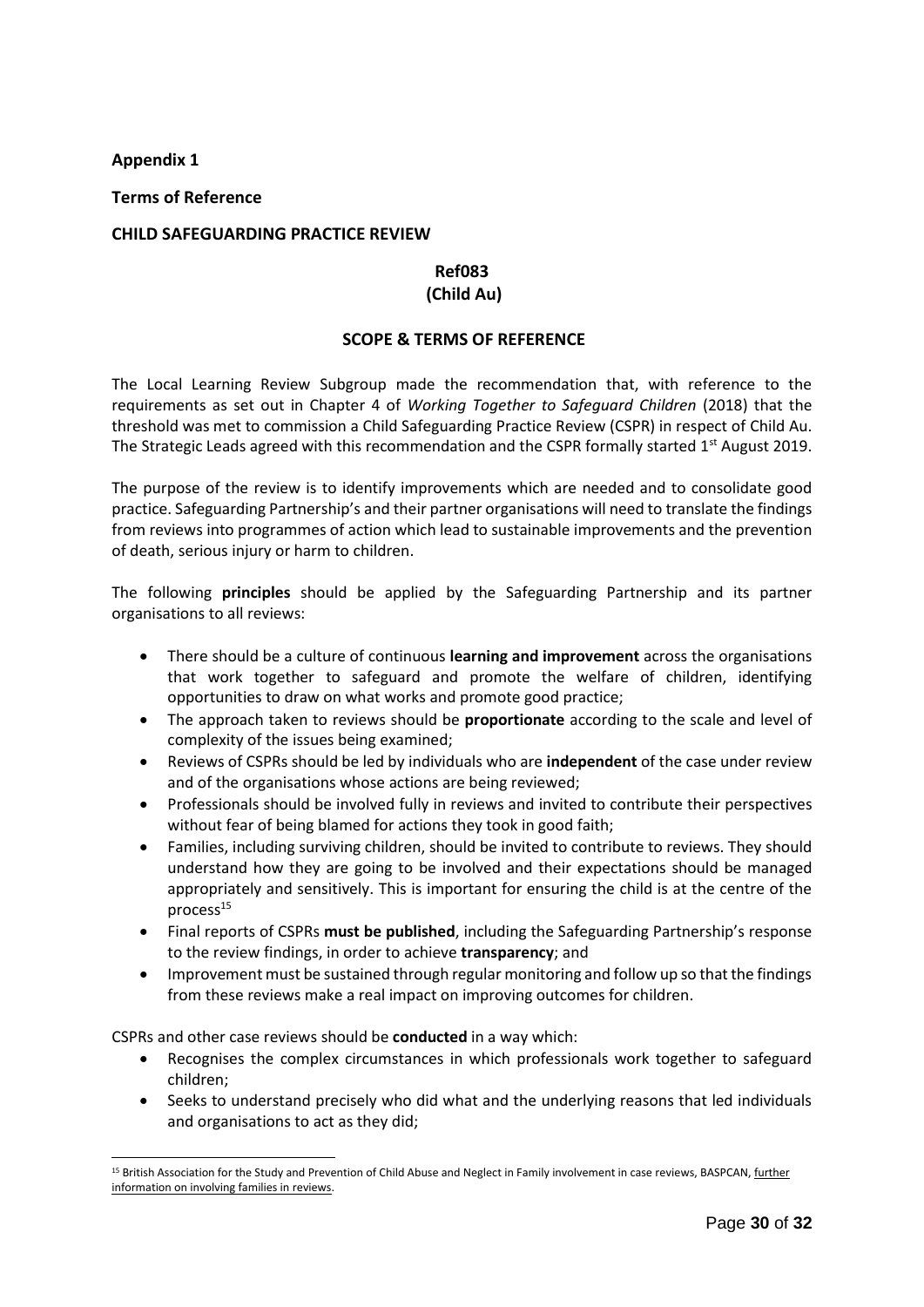- Seeks to understand practice from the viewpoint of the individuals and organisations involved at the time rather than using hindsight;
- Is transparent about the way data is collected and analysed; and
- Makes use of relevant research and case evidence to inform the findings.

It has been decided that the Welsh methodology will be used. Authors will be asked to provide a detailed chronology that includes a mandatory critical analysis column for completion. A multi-agency Panel will scrutinise the combined chronology and identify learning. Themes will be examined, and authors are required to update on their own agency learning through the process of the review with an expectation that when the review is concluded, the majority of learning has already been addressed with processes in place to change/improve practice. There will also, and in parallel, be a process of greater collaboration through conducting conversations with the practitioners and clinicians involved and holding a multi-agency Practitioner event approximately halfway through the process in order to further identify learning and encourage reflection on their involvement; to examine the actions and decisions taken; and to understand the context.

When the review is concluded, a practitioner de-brief session will be undertaken to share findings and learning prior to publication of the report.

**Issues for consideration by Authors and the Lead Reviewer** (when completing the analytical chronology):

- Child Au's voice.
- What was a day in the life of Child Au like?
- Mother and Child Au's relationship.
- Father and Au's relationship.
- Mother and Father's relationship.
- Family household dynamics.
- Agencies understanding of disguised compliance by parents.
- Was neglect considered and if not, why not.
- Engagement of agencies with the family
- How was it possible that Child Au's injuries were missed?
- Mental health issues of the parents?

#### **The time period for this Review is 1st January 2017 to 1st May 2019.**

This starts roughly from the date of Child Au's conception and continues through to  $1<sup>st</sup>$  May 2019. Child Au was made subject to a Child Protection Plan on 19<sup>th</sup> January 2019. The reason for the timeline extending beyond the period Child Au was placed in foster care is to allow the review to consider the potential long-term psychological impact on Child Au's wellbeing and the observed changes in her health and behaviour since being placed in foster care.

#### *Agencies should include historic events with the family relevant to the learning aims of this Review.*

#### **A template for the Chronology will be provided, along with guidance for completion.**

#### **Chronologies are required from:**

Neighbouring County Safeguarding Children Partnership - *(to include GP, Health Visiting Services and any other agency)*  Children First Northamptonshire MASH